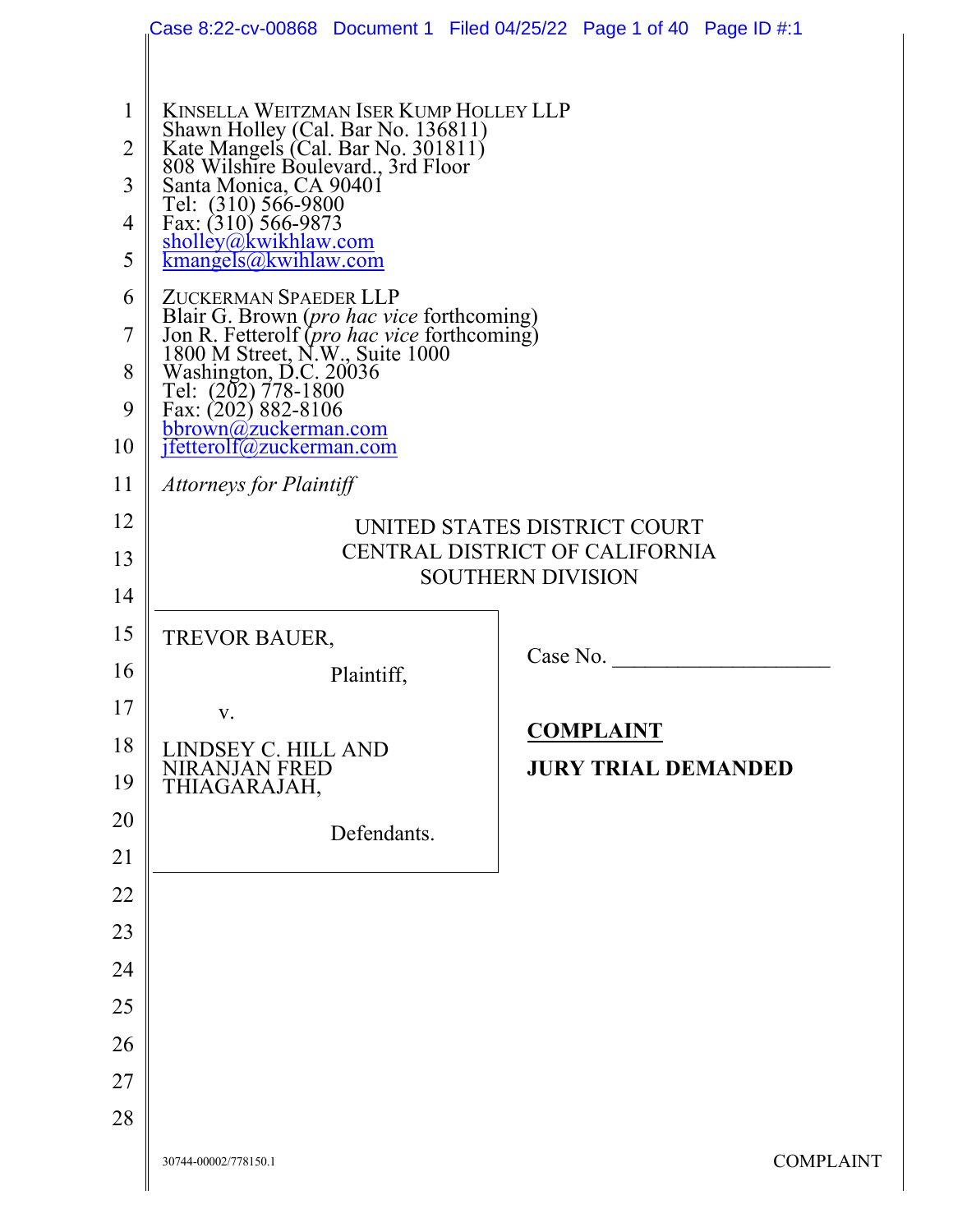Plaintiff Trevor Bauer, by his undersigned attorneys, alleges as follows:

## **NATURE OF ACTION**

3 4 5 6 7 8 9 10 11 12 1. Defendant Lindsey Hill fabricated allegations of sexual assault against Plaintiff Trevor Bauer, pursued bogus criminal and civil actions against him, made false and malicious statements about him, and generated a media blitz based on her lies. Ms. Hill's motives for making her false claims and statements are now clear. She wanted to destroy Mr. Bauer's reputation and baseball career, garner attention for herself, and extract millions of dollars from Mr. Bauer. Ms. Hill was aided in those efforts by her attorney, Defendant Niranjan Fred Thiagarajah. Although a Los Angeles Superior Court Judge rejected Ms. Hill's false allegations and the District Attorney for Los Angeles County found them unworthy of criminal charges, the damage to Mr. Bauer has been extreme.

13 14 15 16 2. Ms. Hill and Mr. Bauer met in person twice at his residence in Pasadena, California for the purpose of having sex. During their first sexual encounter, after discussing Ms. Hill's sexual preferences, they engaged in consensual rough sex.

17 18 19 20 21 22 23 24 25 26 27 3. After their first sexual encounter, Ms. Hill continued to pursue Mr. Bauer so she could have rough sex with him again, but this time, she told Mr. Bauer she wanted a rougher sexual experience. Unbeknownst to Mr. Bauer, who believed Ms. Hill was just expressing her sexual preferences, Ms. Hill's goal was to lure Mr. Bauer into having a rougher sexual experience so she could later claim this sexual experience was not what she requested and thereby lay the groundwork for a financial settlement. To implement her plan, Ms. Hill unequivocally told Mr. Bauer that she was interested in engaging in even rougher sex on a second occasion, communicating in explicit detail the sexual experience she desired. During their second sexual encounter, the two again engaged in consensual rough sex that involved the rough sexual acts that Ms. Hill requested.

28

1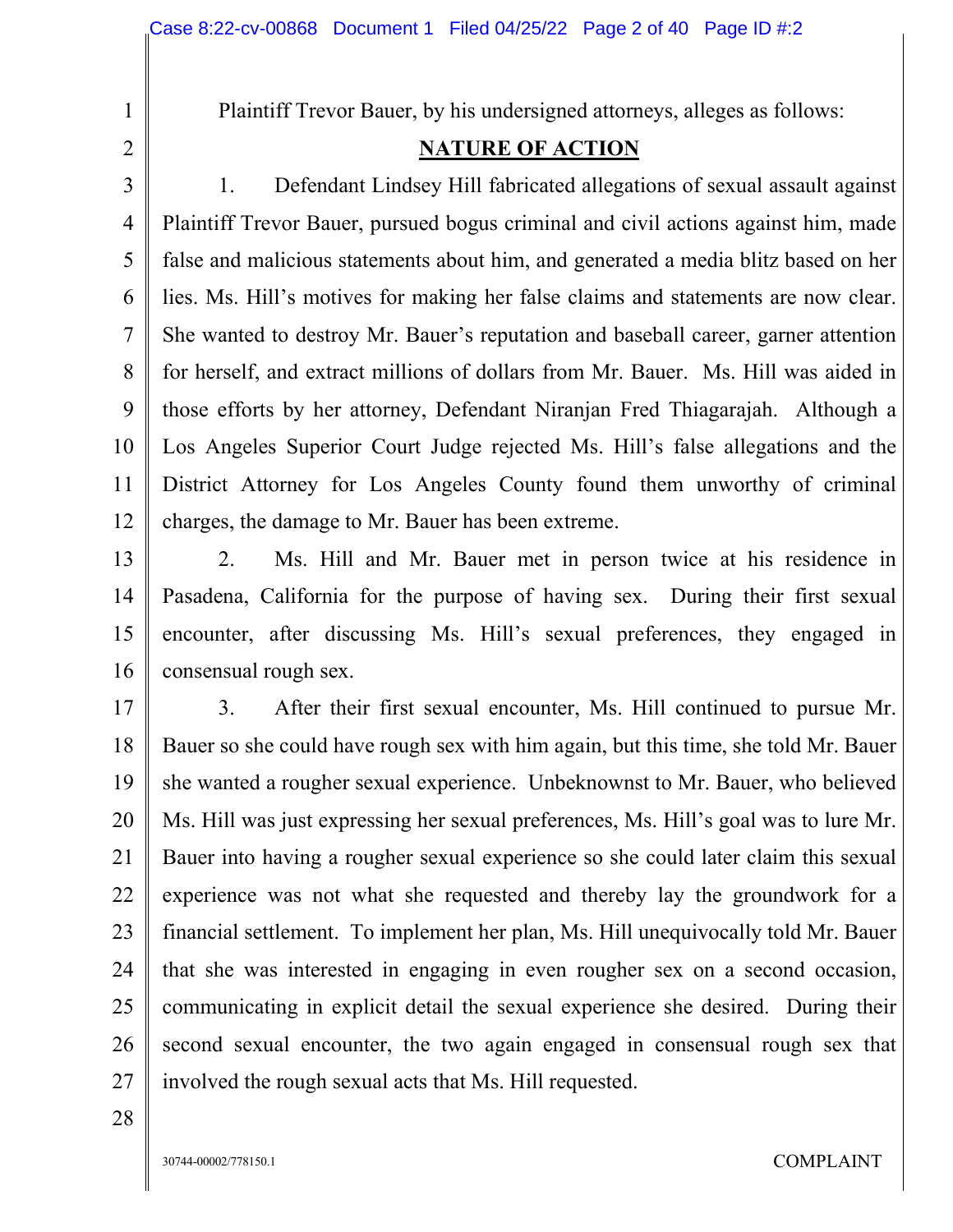1 2 3 4. Having secured the rough sex she desired, Ms. Hill took the next step in her plan: she texted her close confidants to tell them that Mr. Bauer had taken things too far during consensual sex.

4

5

6

5. Two days later, Ms. Hill filed a false police report in which she accused Mr. Bauer of sexually assaulting her and engaging in sexual activities without her consent.

7 8 9 10 11 12 13 14 15 16 17 18 6. Upon information and belief and based on Ms. Hill's subsequent Petition for a Domestic Violence Restraining Order, Ms. Hill reported to the police that during their first encounter, Mr. Bauer sexually assaulted her by choking her unconscious and anally penetrating her without consent. She told the police that Mr. Bauer sexually assaulted her during their second sexual encounter by choking her unconscious on two occasions, punching her in the face and vagina repeatedly, and scratching her face. Ms. Hill's allegations were false. Mr. Bauer and Ms. Hill engaged in consensual rough sex. Mr. Bauer did not have anal sex with Ms. Hill; he did not choke Ms. Hill during sex without her consent; and he did not punch Ms. Hill in the face, stomach, or vagina, or scratch Ms. Hill in any way. At all times during both sexual encounters, Mr. Bauer respected the boundaries established and agreed upon with Ms. Hill.

19 20 21 22 23 24 25 7. Shortly after her initial report to law enforcement, members of the Pasadena Police Department ("PPD") questioned the veracity of her allegations. Angered by these questions and the District Attorney's failure to take immediate action against Mr. Bauer, Ms. Hill and her attorneys decided to file a Petition for a Domestic Violence Restraining Order ("the DVRO Petition" or "Petition") knowing that such a filing would garner media attention—under the guise that she needed protection from Mr. Bauer.

26 27 28 8. Ms. Hill's allegations in the DVRO Petition against Mr. Bauer were false and misleading. She had pursued a relationship with Mr. Bauer. She travelled 2.5 hours each way from her home of her own volition to have sex with Mr. Bauer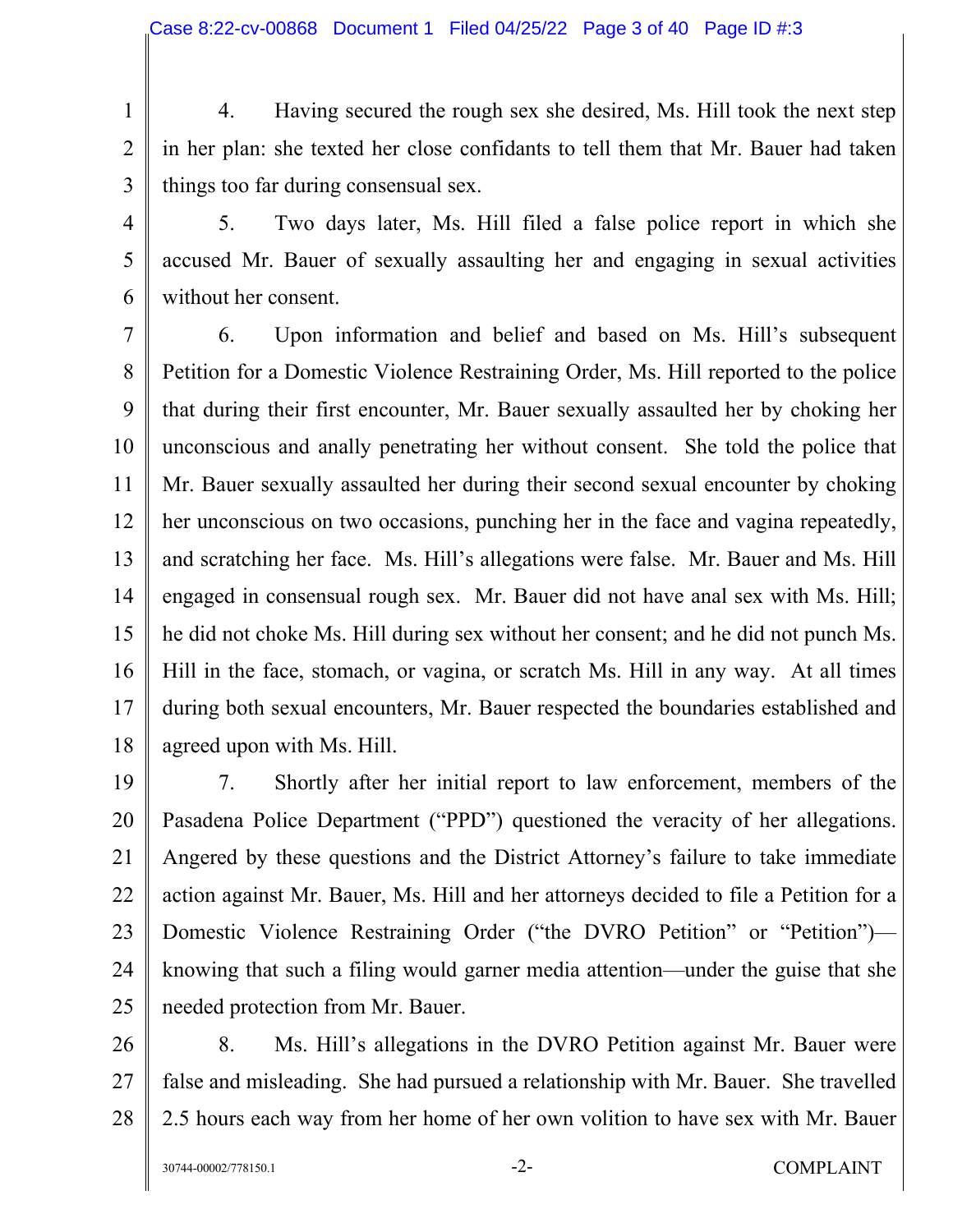1 2 3 4 5 6 7 8 9 10 11 12 13 14 15 on the first occasion. She continued to pursue Mr. Bauer after their first encounter and explicitly requested rougher sex. Her internet search history included Google searches for "set-up." Her contemporaneous communications with Mr. Bauer, as well as those with her friends and family members, were wholly inconsistent with the allegations she submitted in the DVRO Petition. Moreover, she did not need protection from Mr. Bauer, because he had never threatened her, did not know where she lived, had never attempted to visit her, and had not had any contact with her for almost a month. Ms. Hill's Petition was false and misleading in numerous other respects: she omitted material information about her communications with Mr. Bauer and selectively omitted medical reports that were inconsistent with her claimed injuries and the alleged conduct of Mr. Bauer. As groundwork for Ms. Hill's and her counsel's campaign to generate negative media reports about Mr. Bauer, the Petition attached photos of Ms. Hill's alleged injuries that were taken and filtered in a manner to make it appear that she had suffered gruesome injuries when she had not.

16

17 18 9. Ms. Hill's misleading and inflammatory Petition, which had not yet been served on Mr. Bauer, caused the Court to grant Ms. Hill a temporary *ex parte* restraining order against Mr. Bauer.

19 20 21 22 23 24 10. After the Court granted the temporary *ex parte* restraining order, Ms. Hill and her attorneys engaged in a defamatory media campaign to further smear Mr. Bauer's reputation and to ensure that Ms. Hill's fabricated story gained maximum media exposure. During that media campaign, one of Ms. Hill's attorneys violated a Court-issued Protective Order which limited disclosure of certain medical records by sharing photographs obtained from the PPD with *TMZ*.

25 26 27 28 11. Ms. Hill and her attorneys also failed to preserve material evidence and, as a result, Ms. Hill deliberately deleted scores of text messages, videos, and photographs from her phone, including text messages with her two closest confidants immediately following her second sexual encounter with Mr. Bauer.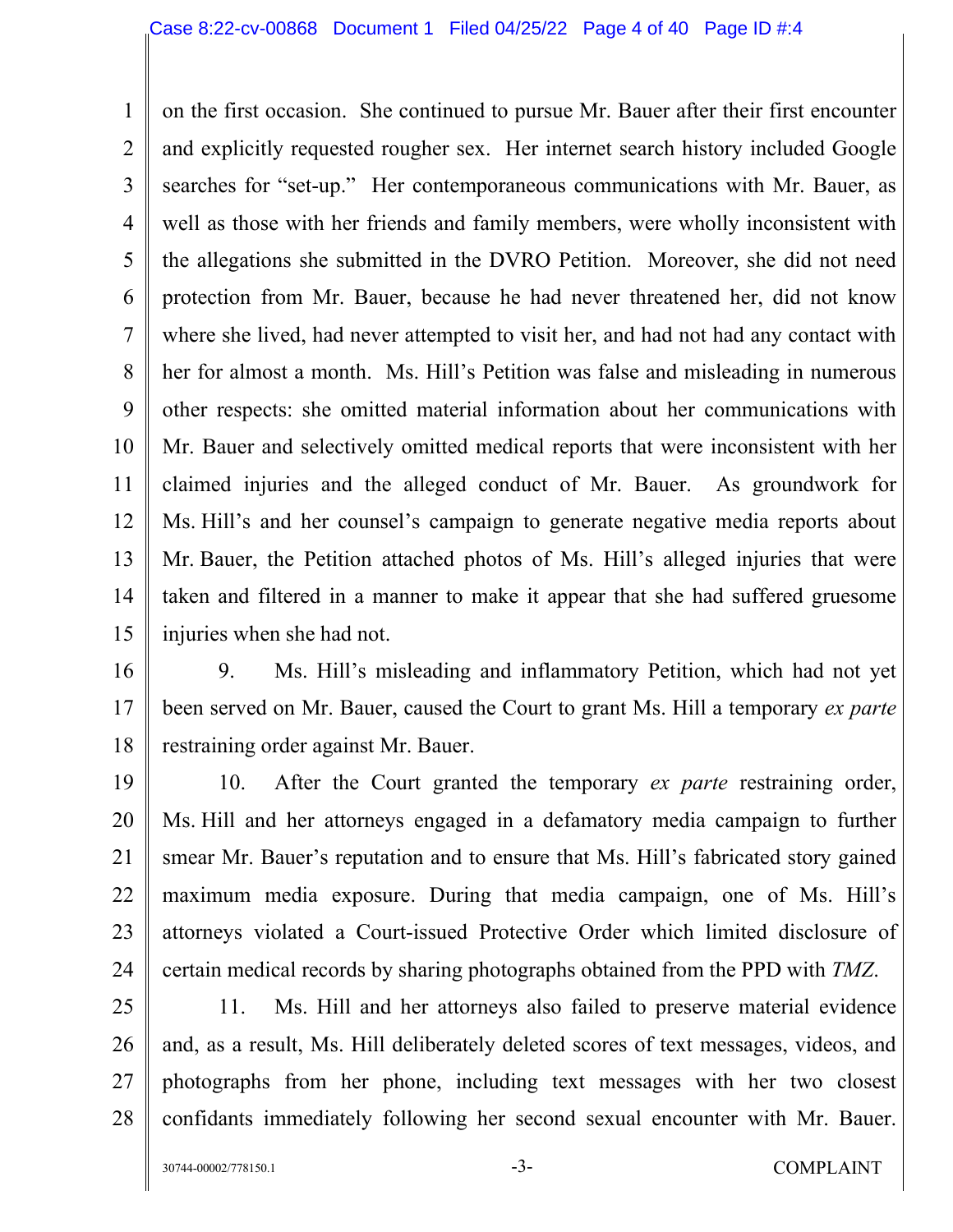1 2 3 Ms. Hill's attorneys misled Mr. Bauer and the Court as to the reason for deletion of that information, providing inconsistent and false explanations for their failure to preserve material data.

4

5

6

7

8

9

11

10 12. Ms. Hill's allegations were revealed to be false during an August 2021 hearing to determine the validity of the temporary *ex parte* restraining order and necessity for granting a permanent restraining order. Following a four-day hearing and Ms. Hill's lengthy testimony, the Court concluded that Mr. Bauer did not abuse or assault Ms. Hill or engage in non-consensual sex with her. The Court found that Ms. Hill consented to rough sex and that Mr. Bauer respected the boundaries set by Ms. Hill. The Court also determined that Ms. Hill's DVRO Petition was "materially misleading."

12 13 14 15 16 13. Evidence uncovered at the hearing revealed that Ms. Hill was motivated by desires to negatively influence Mr. Bauer's baseball performance, destroy his career, garner public attention, and gain a settlement by making false allegations against Mr. Bauer and that she was using her report to the PPD and the DVRO proceeding as vehicles to execute her plan.

17 18 19 20 21 22 14. On February 8, 2022, the Los Angeles District Attorney's Office announced that it would not prosecute Mr. Bauer in connection with the false and misleading allegations made by Ms. Hill "after a thorough review of all the available evidence including the civil restraining order proceedings, witness statements, and the physical evidence," and specifically noted Ms. Hill's failure to meet the "very low" standard for obtaining a restraining order.

23

24 25 26 15. Following the District Attorney's Office's declination, Defendant Niranjan Fred Thiagarajah continued to spread Ms. Hill's false and misleading allegations, telling the news media that Mr. Bauer "just brutalized" Ms. Hill and that the conduct she alleged was established with "100 percent certainty."

27 28 16. Mr. Bauer now brings this action to expose and seek redress for the false and malicious statements and related conduct of Ms. Hill and Mr. Thiagarajah.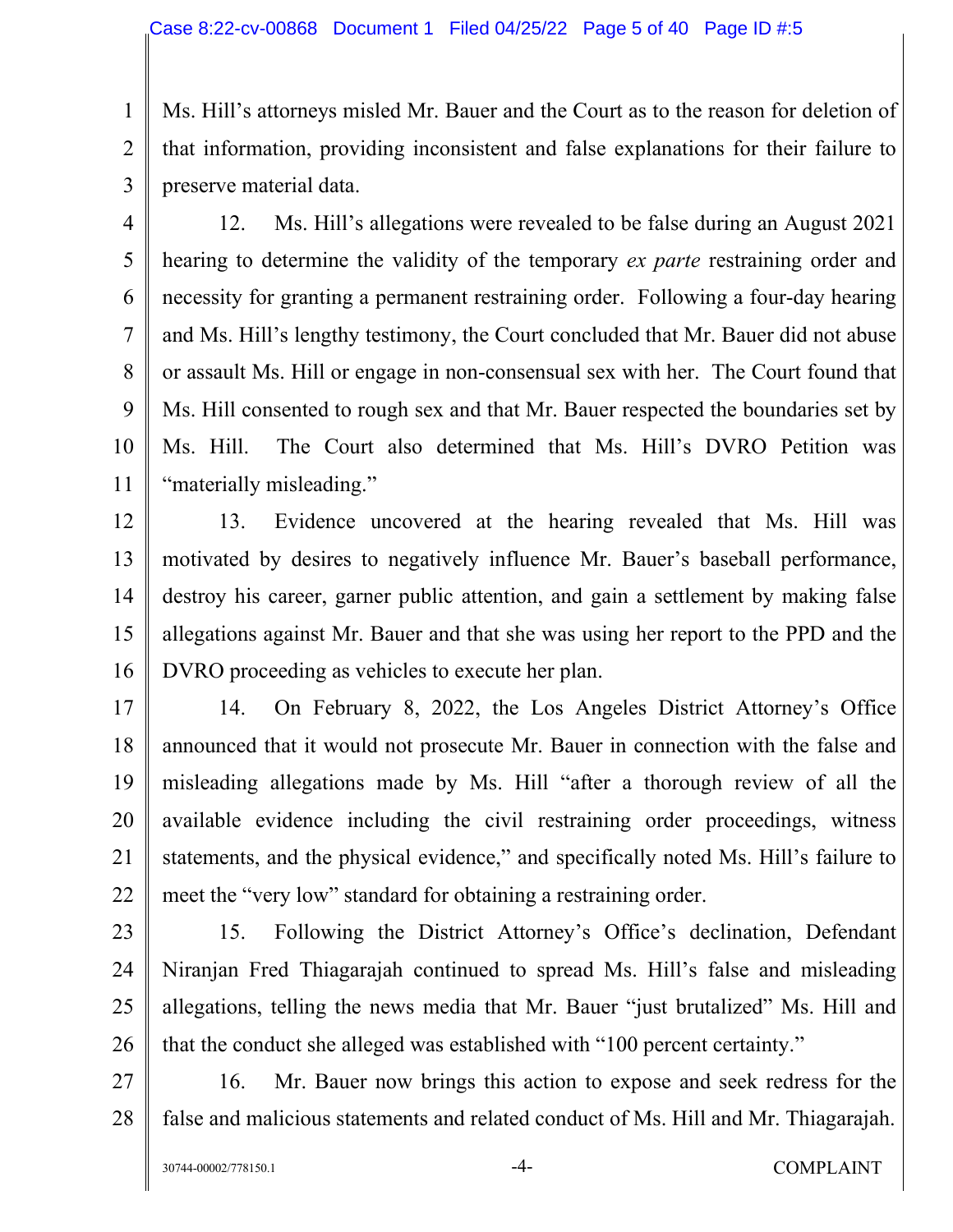|                | Case 8:22-cv-00868 Document 1 Filed 04/25/22 Page 6 of 40 Page ID #:6                  |  |  |  |
|----------------|----------------------------------------------------------------------------------------|--|--|--|
|                |                                                                                        |  |  |  |
| $\mathbf{1}$   | <b>PARTIES</b>                                                                         |  |  |  |
| $\overline{2}$ | Plaintiff Trevor Bauer is a citizen of the State of Texas.<br>17.                      |  |  |  |
| 3              | Defendant Lindsey C. Hill is a citizen of the State of California<br>18.               |  |  |  |
| $\overline{4}$ | residing in San Diego, California.                                                     |  |  |  |
| 5              | Defendant Niranjan Fred Thiagarajah is a citizen of the State of<br>19.                |  |  |  |
| 6              | California residing in Newport Beach, California. Defendant Lindsey Hill retained      |  |  |  |
| $\tau$         | Mr. Thiagarajah as her attorney on approximately May 24, 2021.                         |  |  |  |
| 8              | <b>JURISDICTION AND VENUE</b>                                                          |  |  |  |
| 9              | The Court has subject matter jurisdiction pursuant to $28$ U.S.C. $\S$ 1332<br>20.     |  |  |  |
| 10             | because there is complete diversity of citizenship between Plaintiff and Defendants    |  |  |  |
| 11             | and the amount in controversy exceeds \$75,000.00, exclusive of interest and costs.    |  |  |  |
| 12             | This Court has personal jurisdiction over Defendants because<br>21.                    |  |  |  |
| 13             | Defendants are residents of the State of California.                                   |  |  |  |
| 14             | Venue is proper in this Court under $28$ U.S.C. $\S$ 1391(b) because a<br>22.          |  |  |  |
| 15             | substantial part of the events giving rise to the claims in this Complaint occurred in |  |  |  |
| 16             | this District and because Defendant Thiagarajah is a resident of this District and     |  |  |  |
| 17             | Defendant Hill is a resident of the State of California.                               |  |  |  |
| 18             | <b>FACTUAL ALLEGATIONS</b>                                                             |  |  |  |
| 19             | Ms. Hill Aggressively Pursued a Relationship with Mr. Bauer<br>$\mathbf{A}$ .          |  |  |  |
| 20             | 23.<br>Lindsey Hill is a twenty-seven-year-old woman who resides in San                |  |  |  |
| 21             | Diego, California.                                                                     |  |  |  |
| 22             | Ms. Hill was an avid baseball fan and supporter of the San Diego<br>24.                |  |  |  |
| 23             | Padres, a team in Major League Baseball (MLB). She was previously employed as          |  |  |  |
| 24             | a member of the "Pad Squad," a group of brand ambassadors for the Padres.              |  |  |  |
| 25             | Ms. Hill frequently used social media applications, including<br>25.                   |  |  |  |
| 26             | Instagram and Twitter. She often posted about baseball on these social media           |  |  |  |
| 27             | applications and tagged certain players using those applications in order to seek      |  |  |  |
| 28             | their attention.                                                                       |  |  |  |
|                |                                                                                        |  |  |  |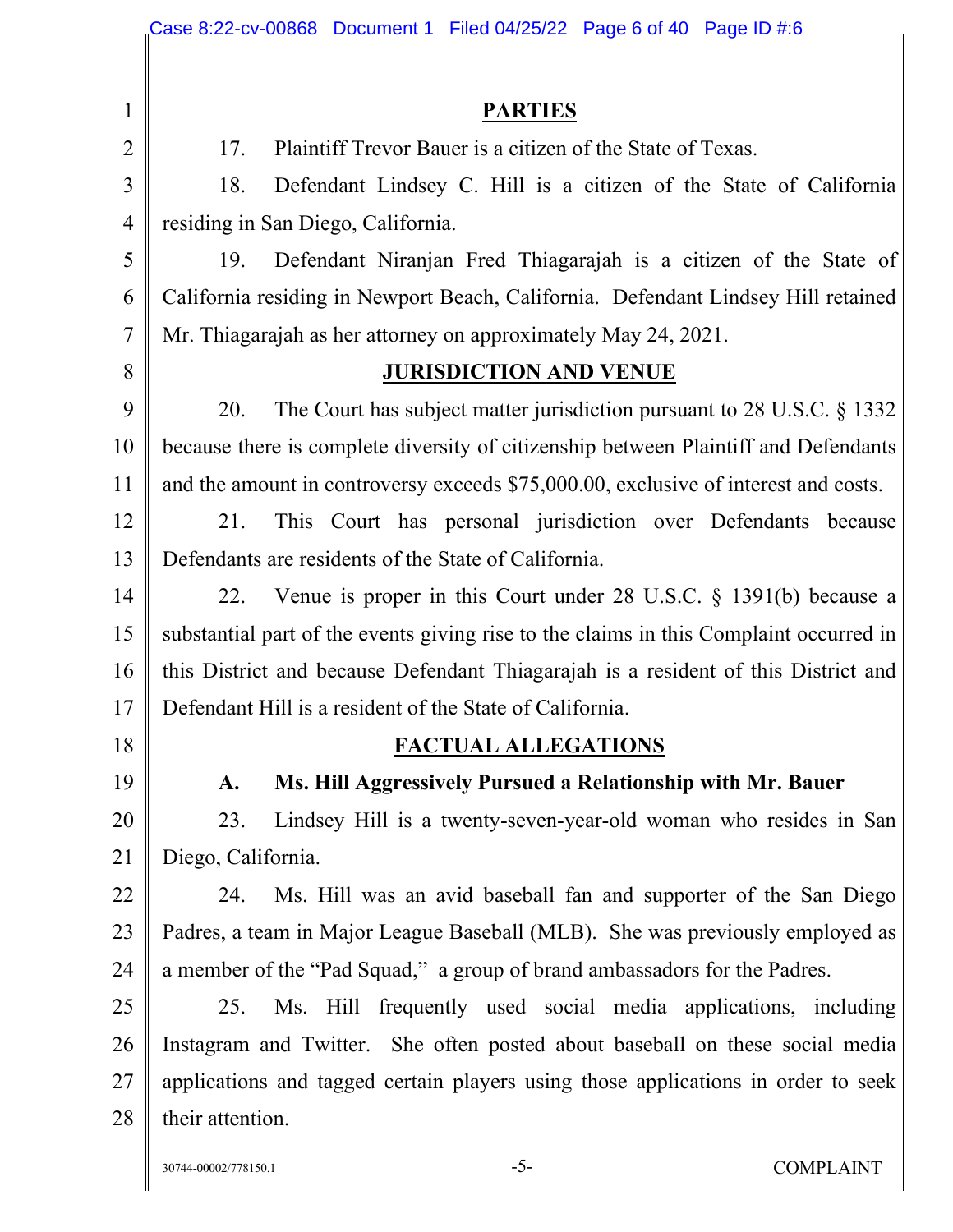26. In February 2021, Mr. Bauer, the 2020 National League Cy Young Award winner, signed a contract to play for the Los Angeles Dodgers baseball team. That contract made him the highest paid MLB player for the 2021 season.

27. The Dodgers and Padres are both in the National League West Division of MLB and were considered rivals competing to win the Division in 2021.

7 8 9 10 11 12 28. Ms. Hill first tweeted about Mr. Bauer in December 2020, soliciting him to play for the Padres by tweeting "Join us." Her interest in pursuing a relationship with Mr. Bauer began in earnest in February 2021 after she saw him pitch against the Padres during Spring Training. Ms. Hill searched for Mr. Bauer on the internet in order to learn more about him, and she read a 2019 *Sports Illustrated* profile of Mr. Bauer.

13 14 15 29. On February 5, 2021, shortly after it was announced that Mr. Bauer intended to sign with the Los Angeles Dodgers, Ms. Hill tweeted from her Twitter account @lindsssalicious: "BAUER."

16 17 18 30. On March 26, 2021, Ms. Hill tweeted: "@BauerOutage always floods my timeline." She tagged Mr. Bauer's Twitter account, which would have alerted him to her tweet.

19 20 21 22 23 31. On April 18, 2021, while watching the Los Angeles Dodgers play the San Diego Padres, Ms. Hill tweeted: "Bauer is indeed, hot." That same day, she tweeted: "Tatis V. Bauer. Someone check my pulse." Fernando Tatis is a major league baseball player for the San Diego Padres with whom Ms. Hill had a prior sexual relationship.

24 25 26 32. On April 18, 2021, Ms. Hill tagged Mr. Bauer in her Instagram story. After the game, Mr. Bauer saw in his message requests folder that Ms. Hill had done so and responded to her message request.

27 28 33. The two began conversing on Instagram Direct Message. Their conversation quickly became sexual in nature, as they bantered about "tryouts" as a

1

2

3

4

5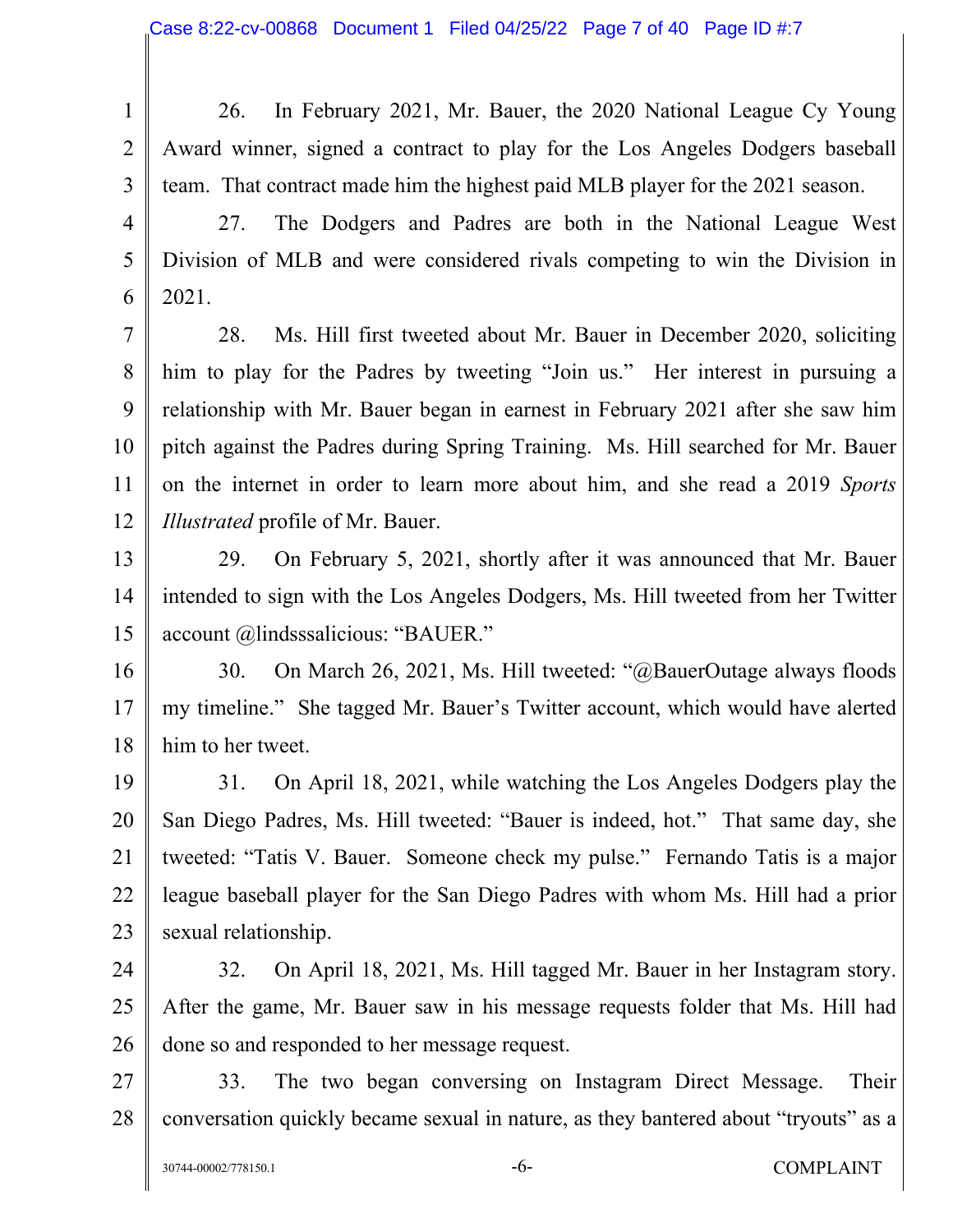metaphor for an initial sexual experience and about which "base" they would attain as a metaphor for how far their sexual experience would advance in their first meeting.

4 5

6

7

8

1

2

3

34. Ms. Hill messaged Mr. Bauer: "Tryouts don't scare me Bauer. Bring it." Mr. Bauer replied that he was "willing and able whenever" Ms. Hill was ready, to which she told him, "pick a day and I am there." Ms. Hill indicated that she was willing to drive from San Diego to Los Angeles and the two discussed meeting on Tuesday, April 20th, although they did not make firm plans.

9 10 11 12 13 14 15 16 17 18 35. Unbeknownst to Mr. Bauer, Ms. Hill was simultaneously sharing screenshots of their conversation with her close friends and relatives. After Mr. Bauer replied to her Instagram story, she texted a screenshot of the message to her cousin, stating: "Oh my fuckinf [sic] god . . . [y]ou know imma try and get in there." She continued to text screenshots of their messages to her cousin, telling him: "Im obsessed with him. Hes weird as fuck," and later noting "Im 100% gonna get this dick." After Ms. Hill and Mr. Bauer discussed meeting, she promised her cousin, "[i]f he offers me tix ill bring you." She also told him that, "OF COURSE" she was going to travel to Los Angeles to meet Mr. Bauer and that she "hope[s] he slaps pine tar on my ass."<sup>1</sup>

19 20 21 22 23 24 36. After she tagged Mr. Bauer in her Instagram story on April 18, 2021, one of Ms. Hill's friends and fellow San Diego Padres fan replied to her story telling her not to "tag this (clown face emoji)." In response, Ms. Hill assured him: "I already have my hooks in," telling him that she was going to Mr. Bauer's house on Wednesday. "You know how I roll," she continued, and she sent screenshots of her messages with Mr. Bauer arranging for a "tryout," which was a metaphor for

25

26 27 <sup>1</sup> Pine tar is a tacky substance that is used by hitters in baseball to improve the grip on the handle of the bat, but MLB prohibits pitchers from applying it to baseballs.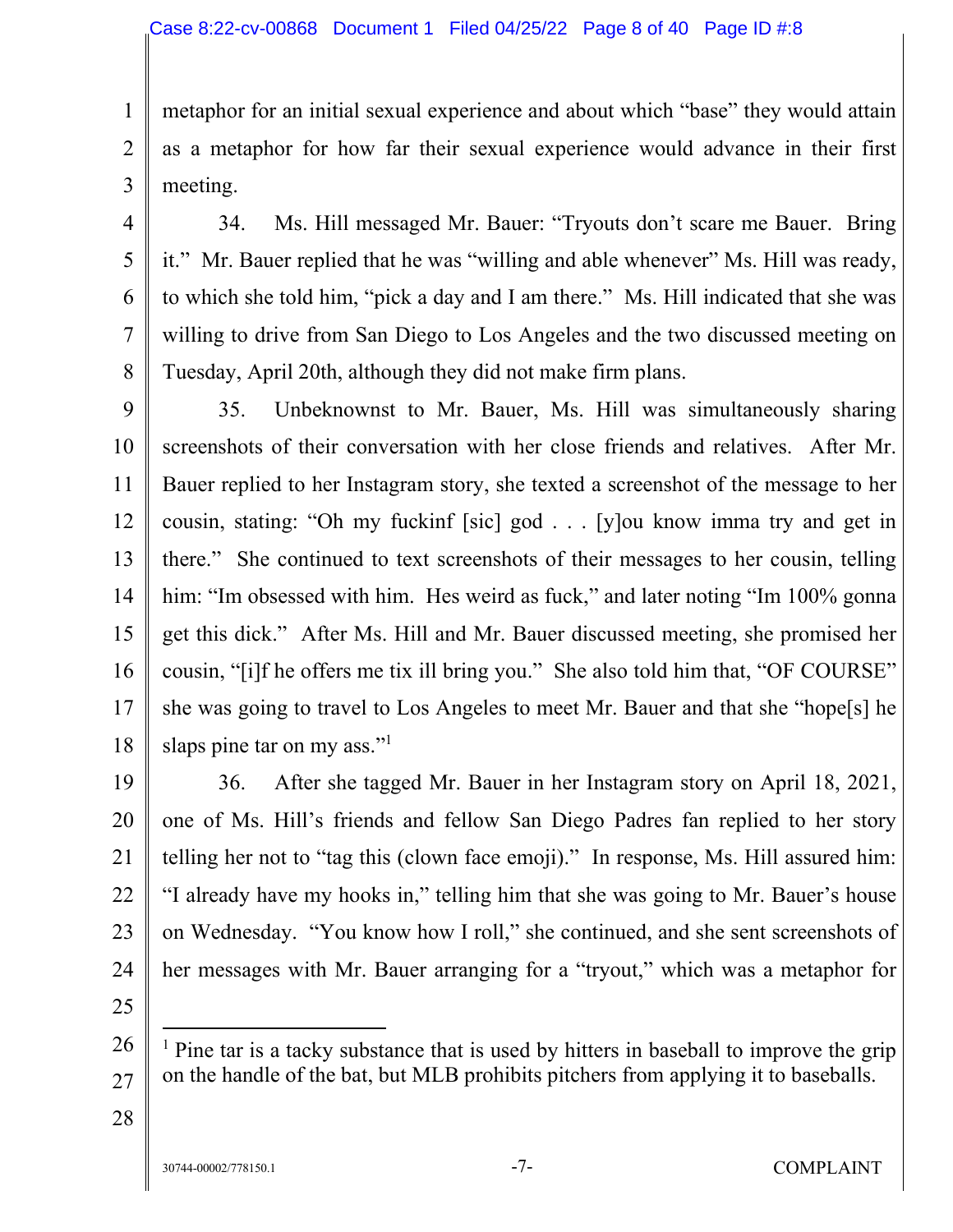1 2 sex. She sent a screenshot to another friend, telling her: "You know [Mr. Bauer's] the love of my life."

3 4 5 6 7 37. On April 20, 2021, Ms. Hill again brought up meeting Mr. Bauer in person, telling him that she "Cant wait 4 tryouts," suggesting the next day to meet in person. The two arranged to meet on April 21, 2021. Ms. Hill told Mr. Bauer that she would have her "NDA signed and sealed" and her "feelings button switched off."

8

#### **B. Ms. Hill and Mr. Bauer's First Sexual Encounter**

9 10 11 38. On April 21, 2021, Ms. Hill drove 2.5 hours from San Diego to Mr. Bauer's Pasadena home, where she arrived at approximately 9:30 p.m. in the evening.

12 13 39. Mr. Bauer and Ms. Hill spent several hours talking in Mr. Bauer's living room after she arrived, discussing a variety of topics.

14 15 16 40. While at Mr. Bauer's house, and unbeknownst to him, she took pictures of the inside of his house and texted them to her cousin, telling him "she was about to get dodger dogged."

17 18 19 41. As it grew later in the evening, Mr. Bauer told Ms. Hill that he planned to go to bed. He offered that she could sleep on the couch, in his guest room or, if she wished, in his bed. Ms. Hill opted to sleep in Mr. Bauer's bed.

20 21 42. Mr. Bauer and Ms. Hill continued conversing in bed, while cuddling. After some time, Ms. Hill climbed on top of Mr. Bauer and began kissing him.

22 23 24 25 26 27 28 43. Mr. Bauer asked Ms. Hill about the kind of sex she was interested in. Ms. Hill told Mr. Bauer that he could be a little rough. To understand what Ms. Hill meant when she expressed that she was interested in rough sex, Mr. Bauer sought greater clarity about what, specifically, Ms. Hill meant by "rough." Ms. Hill expressed that she enjoyed being slapped in the buttocks and having her hair pulled. The two also discussed engaging in choking during sex, which involves placing pressure on the neck and is thought by some to heighten sexual pleasure. Ms. Hill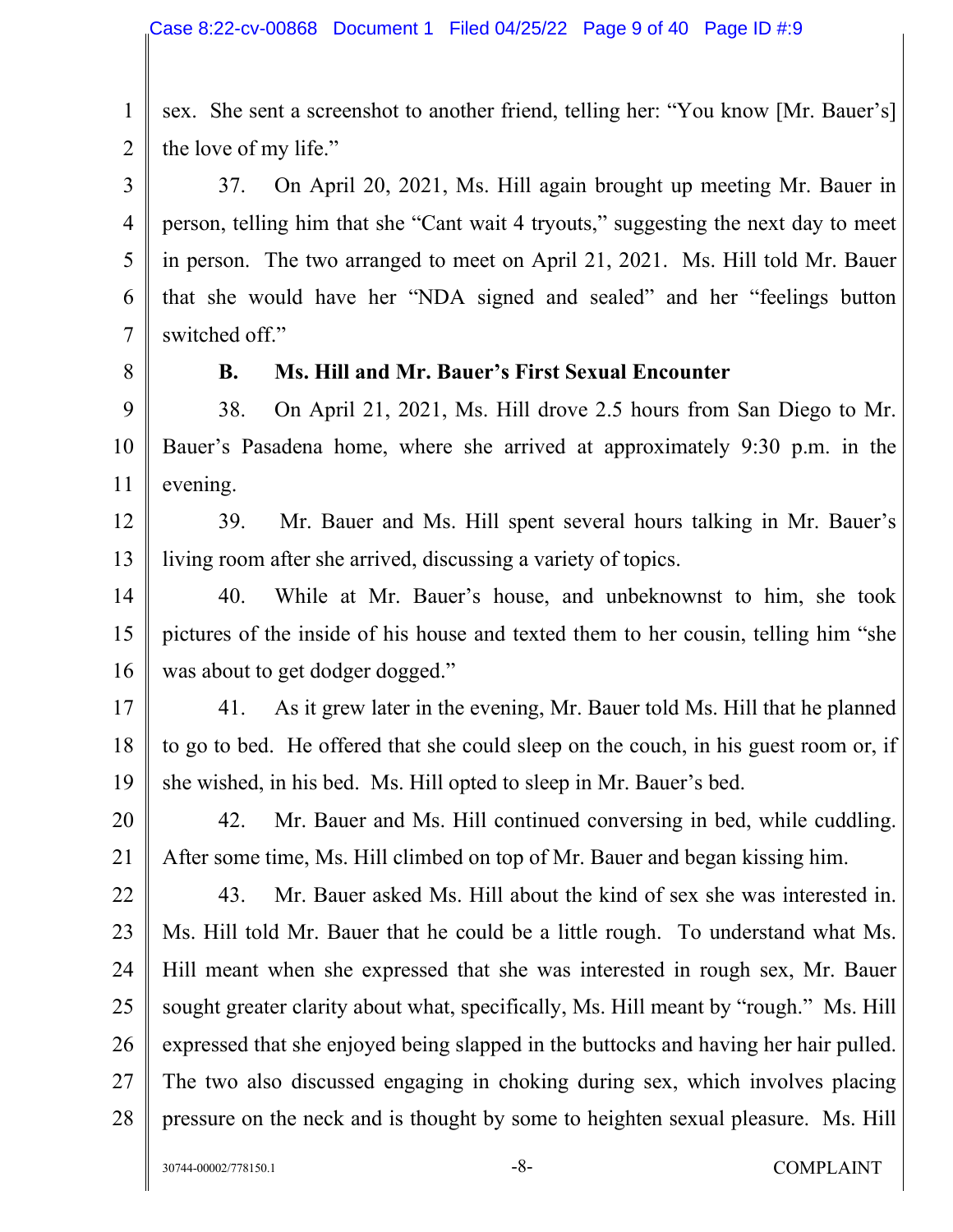1 2 3 4 5 also told Mr. Bauer that she had experimented with choking in the past and was interested in trying it that night. Mr. Bauer and Ms. Hill then proceeded to have vaginal sex. The two engaged in rough sex, which consisted of sexual acts that the two had discussed and that Ms. Hill had specifically requested, including light slapping, hair pulling, and choking.

6 7 8 9 10 44. Throughout intercourse, Mr. Bauer frequently asked Ms. Hill whether she was okay and whether she wished to continue and, each time he did so, she indicated that she wished to continue. During the entirety of their sexual encounter, Ms. Hill was fully engaged in the sexual activity and communicated with Mr. Bauer to tell him what she enjoyed.

11 12 13 14 45. At one point while they were having sex, Mr. Bauer placed two of his fingers in her mouth. She motioned for him to stop. Mr. Bauer immediately stopped and removed his fingers from her mouth. The two continued having vaginal sex.

15 16 17 18 19 20 46. Ms. Hill realized while they were having sex that she was lightly bleeding because of her menstrual cycle. She became embarrassed and told Mr. Bauer that she needed a minute, and the two ceased sexual intercourse. After a moment, Ms. Hill asked Mr. Bauer if he wanted to continue having sex, and he declined. After stopping their sexual activity, Mr. Bauer showered and the two went to sleep.

21

47. Mr. Bauer did not at any point have anal sex with Ms. Hill.

22 23 24 25 48. The next morning, Ms. Hill awoke early in order to attend a work Zoom meeting and left the bedroom to participate in the meeting. After the meeting she returned to bed with Mr. Bauer. They awoke mid-morning and Ms. Hill left shortly thereafter. The two did not immediately make plans to meet again.

26

#### **C. Ms. Hill Continues to Pursue Mr. Bauer**

27 28 49. While Ms. Hill later alleged in the DVRO Petition that she was sexually assaulted by Mr. Bauer in their first sexual encounter, her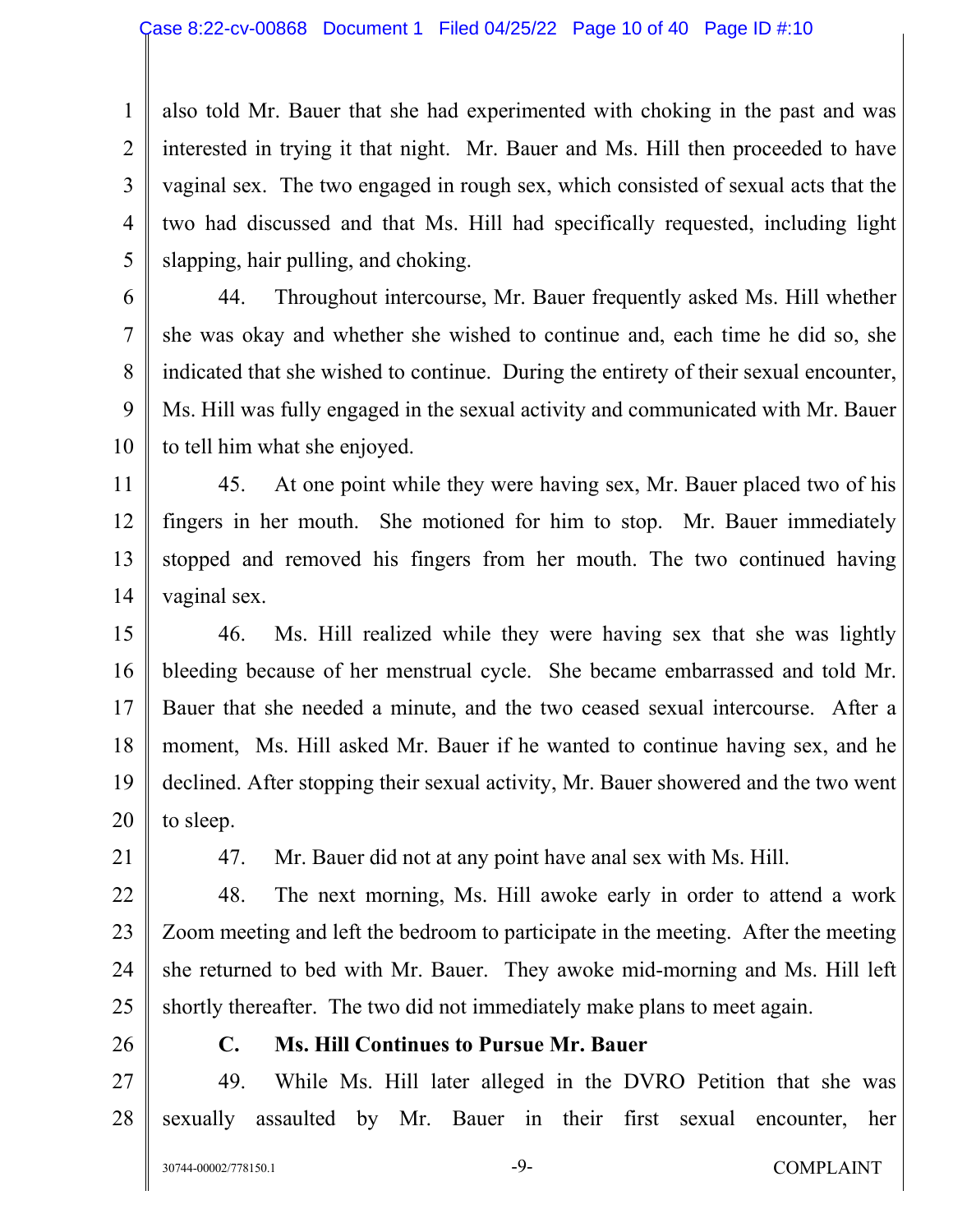1 2 contemporaneous actions and communications demonstrate such allegations were false.

3 4 5 50. The following day, Ms. Hill texted with her friends about her encounter with Mr. Bauer, telling one: "[C]ant wait to tell you about that he is an amazing human."

6 7 8 9 10 51. She also texted her cousin to ask him if he wanted to go to the Los Angeles Dodgers game that Saturday night. He asked, "Did Bauer get you tickets??" and in response, Ms. Hill said, "Imma demand them." Ms. Hill did not request tickets to the Dodgers game from Mr. Bauer, nor did Mr. Bauer ever offer to provide her with tickets.

11 12 13 14 15 16 17 18 19 20 21 22 23 24 25 52. Mr. Bauer did not contact Ms. Hill after the first sexual encounter. Instead, on April 23rd Ms. Hill initiated conversation by replying to an Instagram story Mr. Bauer posted of his jersey, stating: "I better get one too." The two engaged in brief back-and-forth conversation through April 26th. After Mr. Bauer did not respond to Ms. Hill's message, she again contacted him on April 29th, this time by sending a video message that showed "a very tiny, smaller than a little thumbprint, bruise on the inside of [her] thigh" near her vagina. Transcript of DVRO Petition Proceedings at 129:25–28, *Hill v. Bauer*, Case No. 21STRO03198 (2021) (hereinafter, "Tr."). Asked what it was from, Ms. Hill told Mr. Bauer: "HAHAHAHA you got me good. . . . I have no idea probably your thumb lol. Just a bruise in the shape of a fingerprint." When Mr. Bauer asked where the bruise was located, Ms. Hill sent another video with a message stating, "Right by my prized possession HA," a reference to her vagina. *Id.* at 134:18–22. In response, Mr. Bauer stated: "Oh gosh. I don't know if that was me or not but sorry if it was!" Ms. Hill replied: "U Gucci – im into it."

- 26
- 27 28

53. Ms. Hill continued to brag to her friends about her relationship with Mr. Bauer, alluding to his financial wealth and her ability to harm his baseball performance, for the benefit of the Padres, her favorite baseball team. On April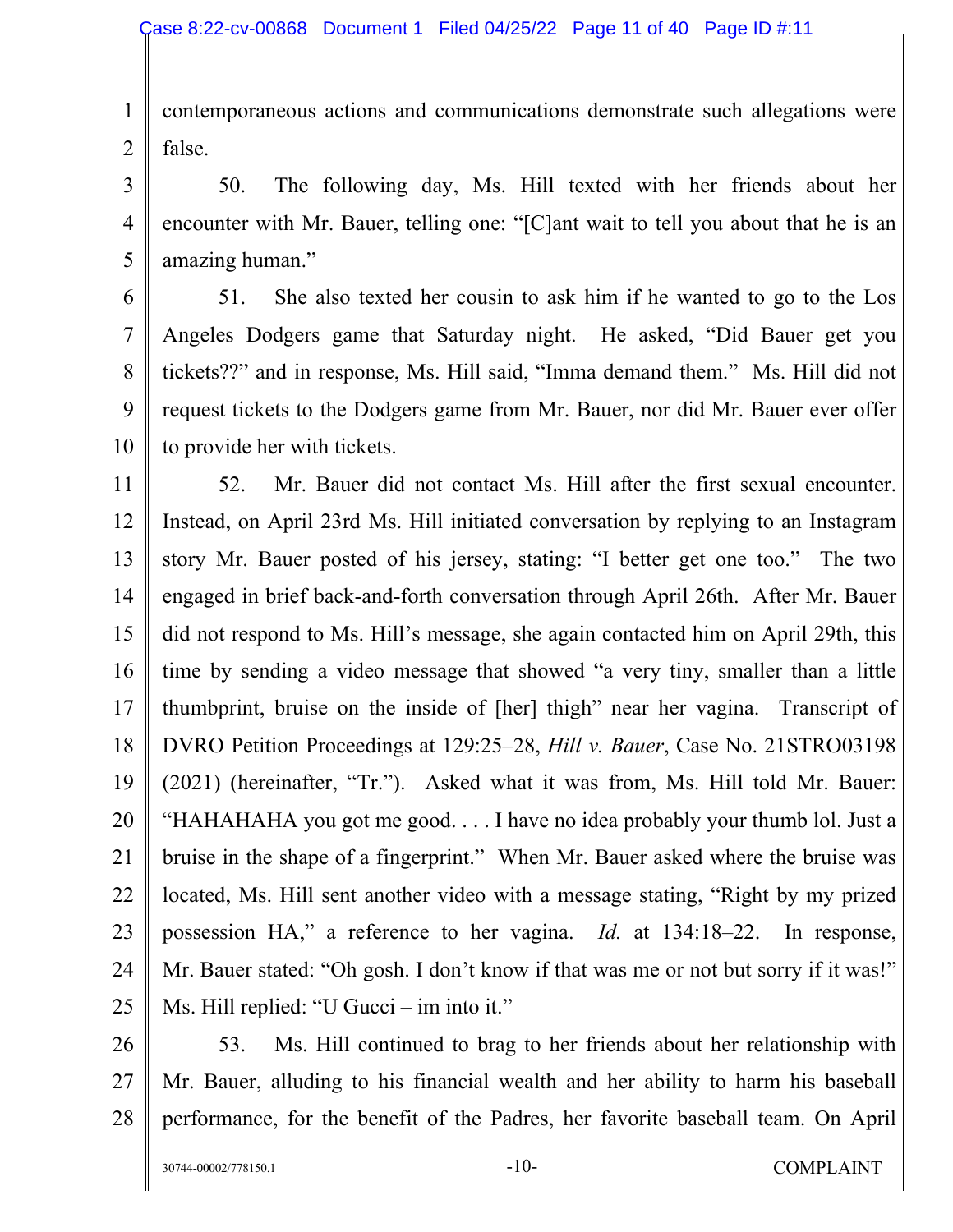1 2 3 4 5 6 7 8 9 10 11 12 13 14 24th, while watching the Padres play against the Dodgers—on a night that Mr. Bauer was pitching—she sent one of her friends a message on Instagram containing an image depicting Fernando Tatis mocking Mr. Bauer's pitching style with a message reading: "Ur welcome for getting in bauers head." The message was followed by the dollar sign emoji, which is a face with two dollar signs as eyes and a dollar bill as the tongue. She told a friend that she was "literally going to get in his head . . . And find pine tar," assuring him, "[t] rust me I know what im doing . . . I can get in his head." She similarly sent a message to her cousin, telling him "Tatis hitting that homerun off Bauer (laughing face emoji) . . . Knew I was gonna get in his head . . . Like do I have superpowers or something." Ms. Hill continued to send her cousin screenshots of her conversation with Mr. Bauer, often mocking him. When Mr. Bauer sent Ms. Hill a message at 1:19 a.m. on May 8th, she sent a screenshot of that message to her cousin with a text stating: "The hooks are in so deep."

15 16 17 54. Ms. Hill also texted her AA sponsor a screenshot of the 1:19 a.m. message sent by Mr. Bauer on May 8th, writing: "Give me 50 million dollars and don't slap my clit and id be great."

18 19 20 21 55. Mr. Bauer and Ms. Hill conversed over Instagram sporadically until, on May 8th, unsolicited, Ms. Hill gave Mr. Bauer her cell phone number. They continued their conversation over text messages. At that point, Mr. Bauer had not asked Ms. Hill to visit him again.

22 23 24 56. Ms. Hill also texted a friend that they would be able to travel to Europe together in style once she was successful in her plot to destroy Mr. Bauer by tricking him into having rough and rougher sex with her.

25 26 27 28 57. Desperate to get Mr. Bauer to invite her back to his house so she could try to get Mr. Bauer to engage in a rougher sexual experience than they had during their first encounter, Ms. Hill began to describe to Mr. Bauer over text message the sexual conduct she wished to engage in with him at a subsequent encounter.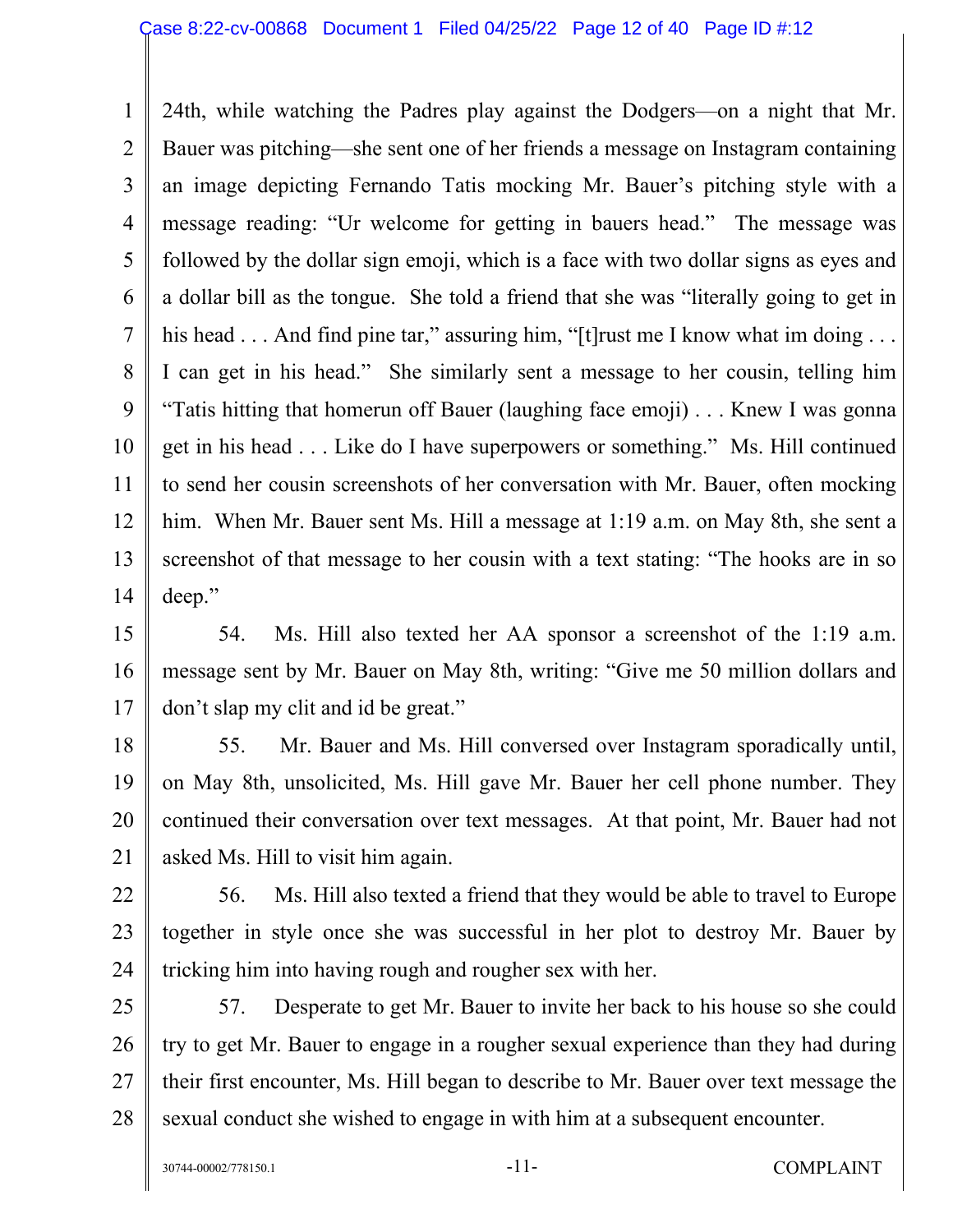| $\mathbf{1}$   | On May 9th, Ms. Hill sent Mr. Bauer a text message commenting on<br>58.                                                                                      |  |  |  |  |  |
|----------------|--------------------------------------------------------------------------------------------------------------------------------------------------------------|--|--|--|--|--|
| $\overline{2}$ | pink socks that he had worn for the Dodgers Mother's Day Game. The two had the                                                                               |  |  |  |  |  |
| 3              | following text message exchange:                                                                                                                             |  |  |  |  |  |
| 4              | Ms. Hill: & just know pink is so your color Papi                                                                                                             |  |  |  |  |  |
| 5              | Mr. Bauer: Oh yeah? Pink looks good on me huh?                                                                                                               |  |  |  |  |  |
| 6<br>7         | Ms. Hill: (image featuring a woman wearing lingerie in a bed with her finger<br>outstretched, gesturing to come toward her) really compliments your vibe yes |  |  |  |  |  |
| 8              | <b>Mr. Bauer:</b> Oh it hits like that huh? (kissing face emoji)                                                                                             |  |  |  |  |  |
| 9              | <b>Ms. Hill:</b> The pink socks stay ON while cuddling                                                                                                       |  |  |  |  |  |
| 10             | Mr. Bauer: Yes ma'am. Whatever you want (kissing face emoji)                                                                                                 |  |  |  |  |  |
| 11             | <b>Ms. Hill:</b> Buttitt offffff when its time to choke me out<br>Thx you are the best (winking face emoji)                                                  |  |  |  |  |  |
| 12             | Mr. Bauer: You want to go out huh? Mmmm                                                                                                                      |  |  |  |  |  |
| 13             | Ms. Hill: Si. That was a game changer                                                                                                                        |  |  |  |  |  |
| 14             | Mr. Bauer: Tell me more                                                                                                                                      |  |  |  |  |  |
| 15<br>16       | Ms. Hill: Never been more turned on in my life.<br>Gimme all the pain. Rawr.                                                                                 |  |  |  |  |  |
| 17             | Mr. Bauer: Really? When you were going out or when you woke up?                                                                                              |  |  |  |  |  |
| 18<br>19       | Ms. Hill: Going outtt<br>Now that I know what it feels like to wake up from up [sic] it<br>though itll probably feel just as good to wake up from that       |  |  |  |  |  |
| 20             | Mr. Bauer: God you just turned me on so much                                                                                                                 |  |  |  |  |  |
| 21             | Ms. Hill: Mission accomplished then                                                                                                                          |  |  |  |  |  |
| 22             | Mr. Bauer: Now I just want my arm around your neck from behind                                                                                               |  |  |  |  |  |
| 23             | Ms. Hill: Do it                                                                                                                                              |  |  |  |  |  |
| 24             | Harder (kissing face emoji)                                                                                                                                  |  |  |  |  |  |
| 25             | Mr. Bauer: Yes. Ma'am. What else does mami want?                                                                                                             |  |  |  |  |  |
| 26<br>27       | Ms. Hill: Mmm get a couple of slaps in there and then another handprint on<br>my $\omega$ \$\$<br>Then for Papi to tell me what else he wants                |  |  |  |  |  |
| 28             | <b>Mr. Bauer:</b> Slaps in the face or $\dots$ ?                                                                                                             |  |  |  |  |  |
|                | $-12-$<br><b>COMPLAINT</b><br>30744-00002/778150.1                                                                                                           |  |  |  |  |  |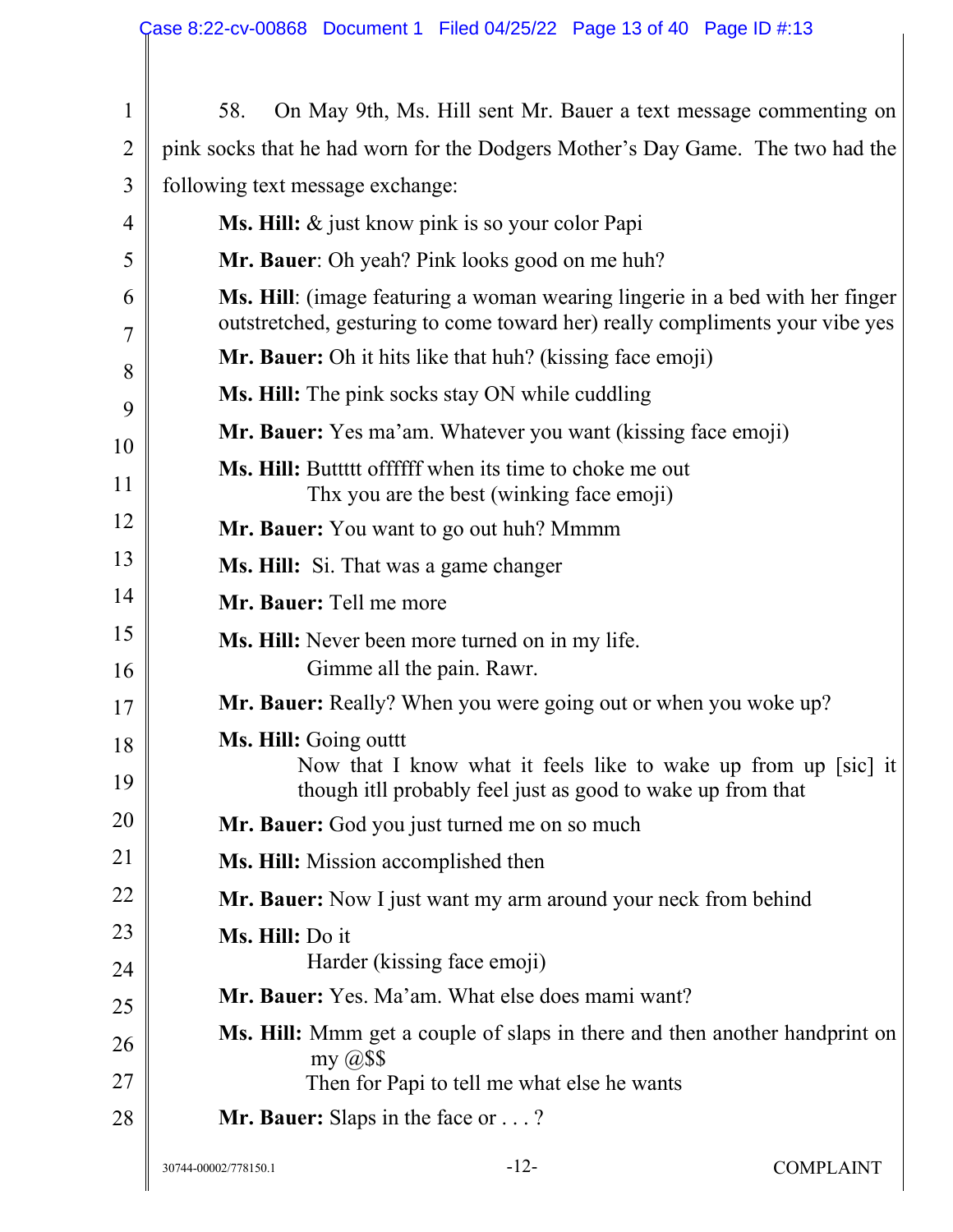### **Ms. Hill:** Yes yes & yes

2 3 4 5 6 7 8 9 10 11 12 13 14 15 16 59. Following this conversation, Ms. Hill made several attempts to solicit an invitation from Mr. Bauer to his home. She informed Mr. Bauer that she would be in Los Angeles on May 11th and 12th, even though she had no plans to be there. Mr. Bauer told her he already had plans. She then offered to drive from San Diego that same day, on May 10th, notwithstanding that when she made the offer, it was already after 5:00 p.m. in the evening. Mr. Bauer told her that he had another guest in town and could not meet. On May 12th, Ms. Hill told Mr. Bauer that she would be at the Los Angeles Dodgers game on May 14th. Mr. Bauer replied that he would invite her over but he was scheduled to pitch the following day. She assured him, however, that she would be staying in Los Angeles through the weekend, even though she had no plans to do so, telling Mr. Bauer "maybe we can find a time." Contrary to what she told Mr. Bauer, she did not stay in Los Angeles through the weekend. Finally, Ms. Hill and Mr. Bauer made plans to meet again the night of May 15th. Ms. Hill again drove 2.5 hours from San Diego to Pasadena to visit Mr. Bauer.

17 18 19 20 60. In the hours leading up to her second visit to Mr. Bauer's home, she texted her cousin and a friend screenshots of her messages with Mr. Bauer and told them that she planned to "Touch pine tar" while at Mr. Bauer's home. In that group text, Ms. Hill also referred to Mr. Bauer's interest in rough sex.

21

1

## **D. Ms. Hill and Mr. Bauer's Second Sexual Encounter**

22 23 24 61. On the night of Saturday, May 15th, Ms. Hill arrived at Mr. Bauer's home after 10:30 p.m. Mr. Bauer had just pitched and was in the basement performing a treatment on his leg when Ms. Hill arrived.

25 26 27 62. The two sat on the couch in Mr. Bauer's basement and began conversing. The conversation turned to sex, and Mr. Bauer asked Ms. Hill why she liked engaging in rough sex. She told him that she started having rough sex once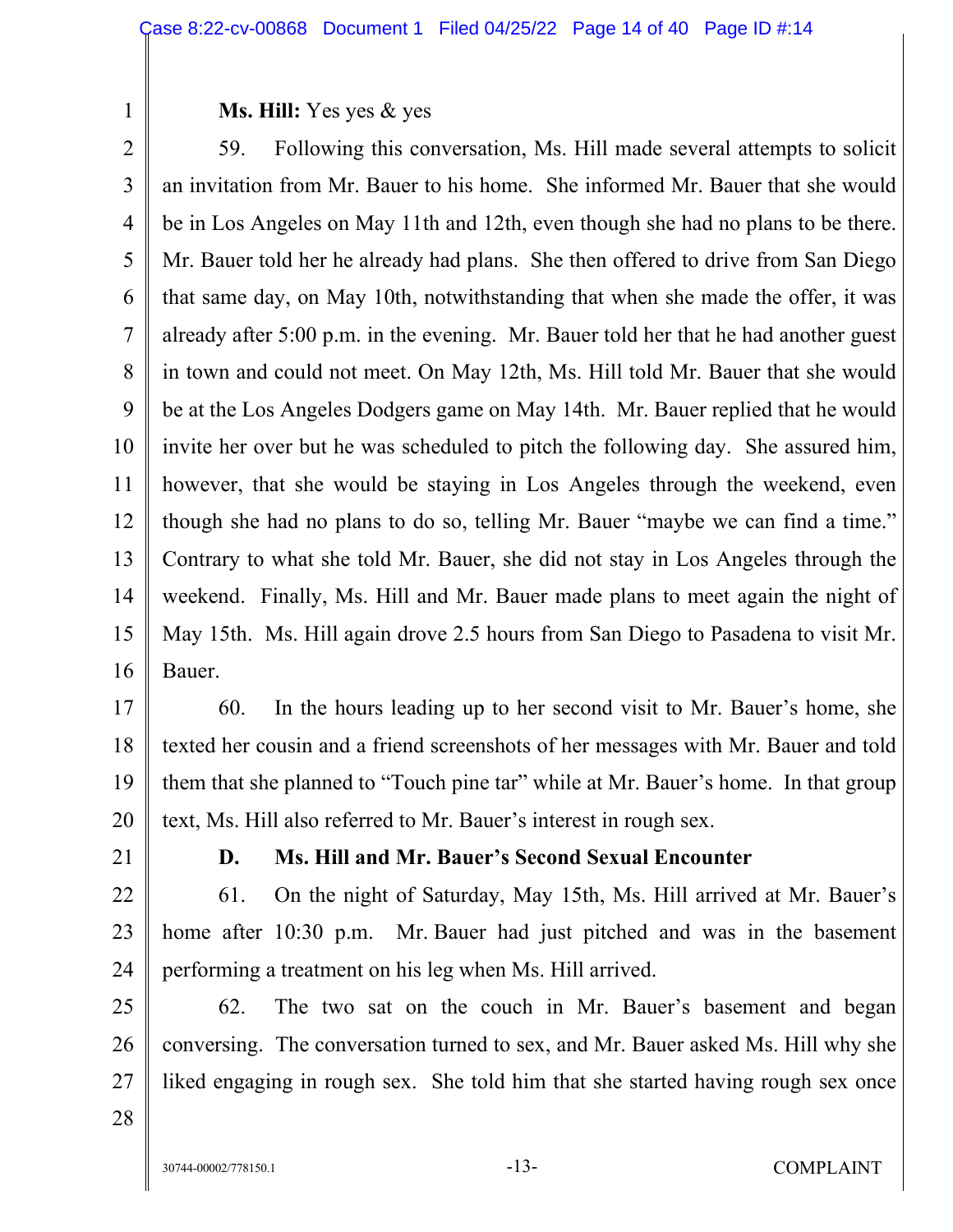1 2 she became sober because it gave her a "high." She explained to him that she had, in a sense, replaced alcohol and drugs with rough sex.

3

5

4 6 7 8 9 10 11 12 13 14 63. After their conversation on the couch ended, they went to Mr. Bauer's bedroom and got into bed. At some point after they began kissing, they discussed their sexual preferences and Mr. Bauer sought to establish clear boundaries to govern the rough sex in which they had agreed to engage. Having earlier learned via text messages the sexual acts Ms. Hill wished to engage in, Mr. Bauer asked her what was "off limits." She asked Mr. Bauer not to stick his fingers in her mouth, as he had done during their first encounter. Ms. Hill did not state that any other action was off limits, and in text messages, she had expressed approval of their first encounter, which included slapping and choking, and expressed in no uncertain terms that she wanted even rougher sex, including slaps on the buttocks and in the face, "choking out," and "all the pain." The two also established a safe word to govern their sexual acts, which, by Ms. Hill's selection, was "Daddy issues."

15 16 17 18 19 20 64. The two began having vaginal sex. Throughout the sexual encounter, and consistent with their agreed upon boundaries and previous sexual encounter, Mr. Bauer and Ms. Hill engaged in rough sex, which included at times slapping, hair pulling, and choking. As he had done during their previous sexual encounter, Mr. Bauer paused several times to ensure that Ms. Hill was okay and that she wished to continue. Each time, she expressed that she did.

21 22 23 24 25 26 65. At several points during the sexual encounter, Ms. Hill requested rougher behavior from Mr. Bauer. For example, on at least a few occasions, she requested that Mr. Bauer slap her "harder." Mr. Bauer complied with Ms. Hill's requests for rougher sex and checked with her during the course of sex to make sure that she was okay. Ms. Hill did not give any indication to Mr. Bauer that she was not enjoying herself or that she wished to stop having sex.

27 28 66. At some point Ms. Hill used the safe word, "Daddy." She told Mr. Bauer that she wanted to take a break. Mr. Bauer immediately ceased sexual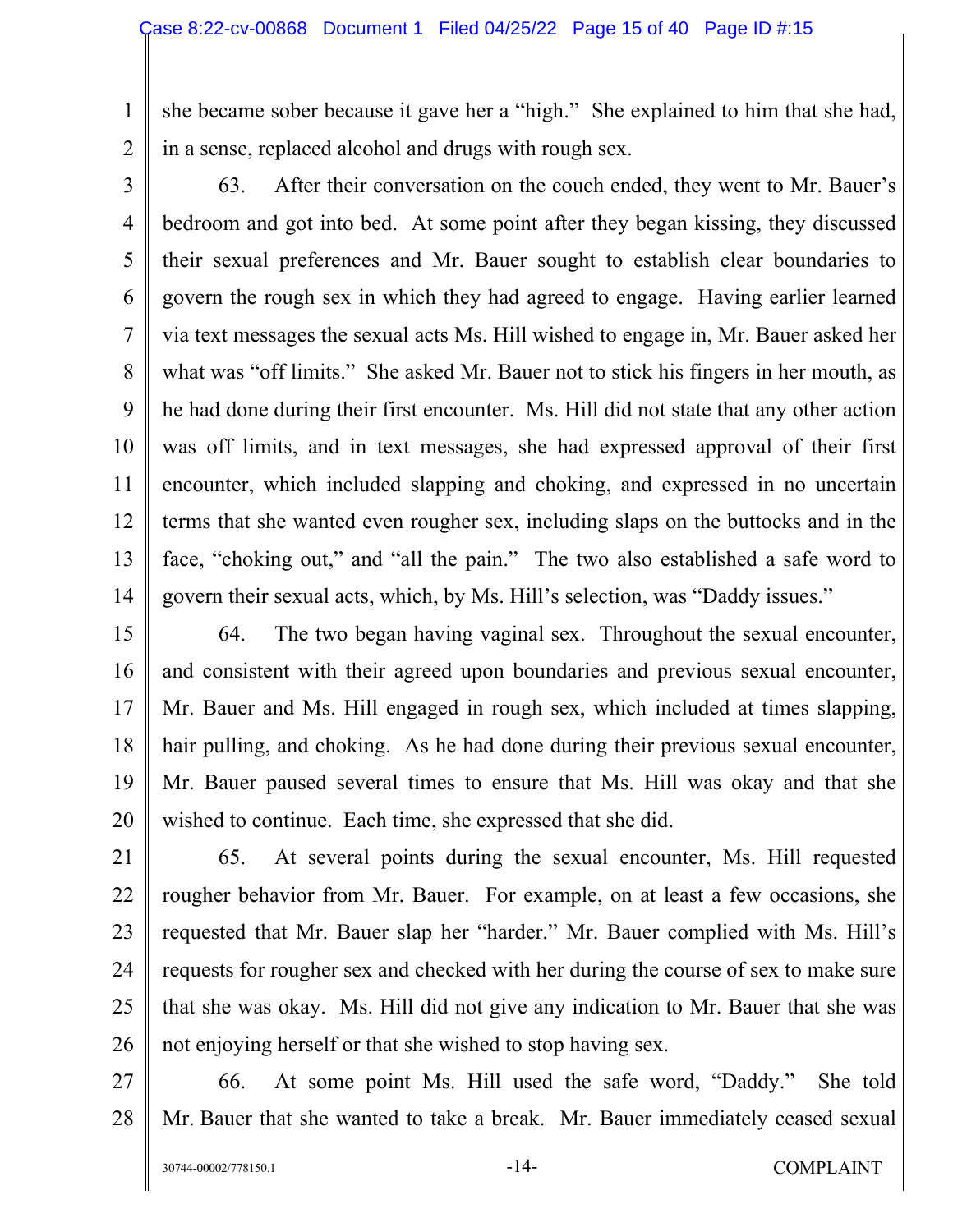3 4 intercourse with Ms. Hill. He laid next to her and stroked her back. Ms. Hill was not trembling or crying, nor was she visibly distressed or incapacitated in any way. After a few moments, Ms. Hill asked if Mr. Bauer wanted to reinitiate sexual intercourse. He declined.

5

6

7

1

2

67. At no point did Mr. Bauer punch Ms. Hill in the face. At no point did Mr. Bauer punch Ms. Hill in the vagina. At no point did Mr. Bauer punch Ms. Hill in the stomach. And at no point did Mr. Bauer scratch Ms. Hill's face.

8 9 10 68. With their sexual encounter finished, Ms. Hill and Mr. Bauer each showered separately. Mr. Bauer did not assist Ms. Hill into or in the shower because she did not require assistance.

11 12 13 14 15 69. Mr. Bauer did comment to Ms. Hill that her lip was a tiny bit swollen, believing he had inadvertently slapped her on the side of her lip while they were having sex when she turned her head toward him after asking him to slap her in the face. Ms. Hill had no other visible bruises, markings, or scratches on her body, as demonstrated by a photograph she took of herself at Mr. Bauer's house that night.

16 17 70. After showering, the two returned to bed, cuddled, spoke briefly, joked around, laughed, and fell asleep.

18 19 71. At 1:57 a.m., unbeknownst to Mr. Bauer, Ms. Hill tweeted, tagging Mr. Bauer: "@BauerOutage Absolute diesel straight down the dick kinda energy."

20 21 22 23 72. Upon information and belief, Ms. Hill took more than one surreptitious photograph while she was at Mr. Bauer's home. At least one of these photographs is exculpatory and was not produced in discovery by Ms. Hill during the subsequent DVRO proceeding, as she had attempted to permanently delete it.

24 25 26 27 73. The next morning, Mr. Bauer and Ms. Hill awoke relatively early, because Mr. Bauer had an afternoon baseball game that day and needed to get to the field. She left shortly after they woke up. Ms. Hill did not have any visible markings or bruising on her face or body except for a slightly swollen lip. She did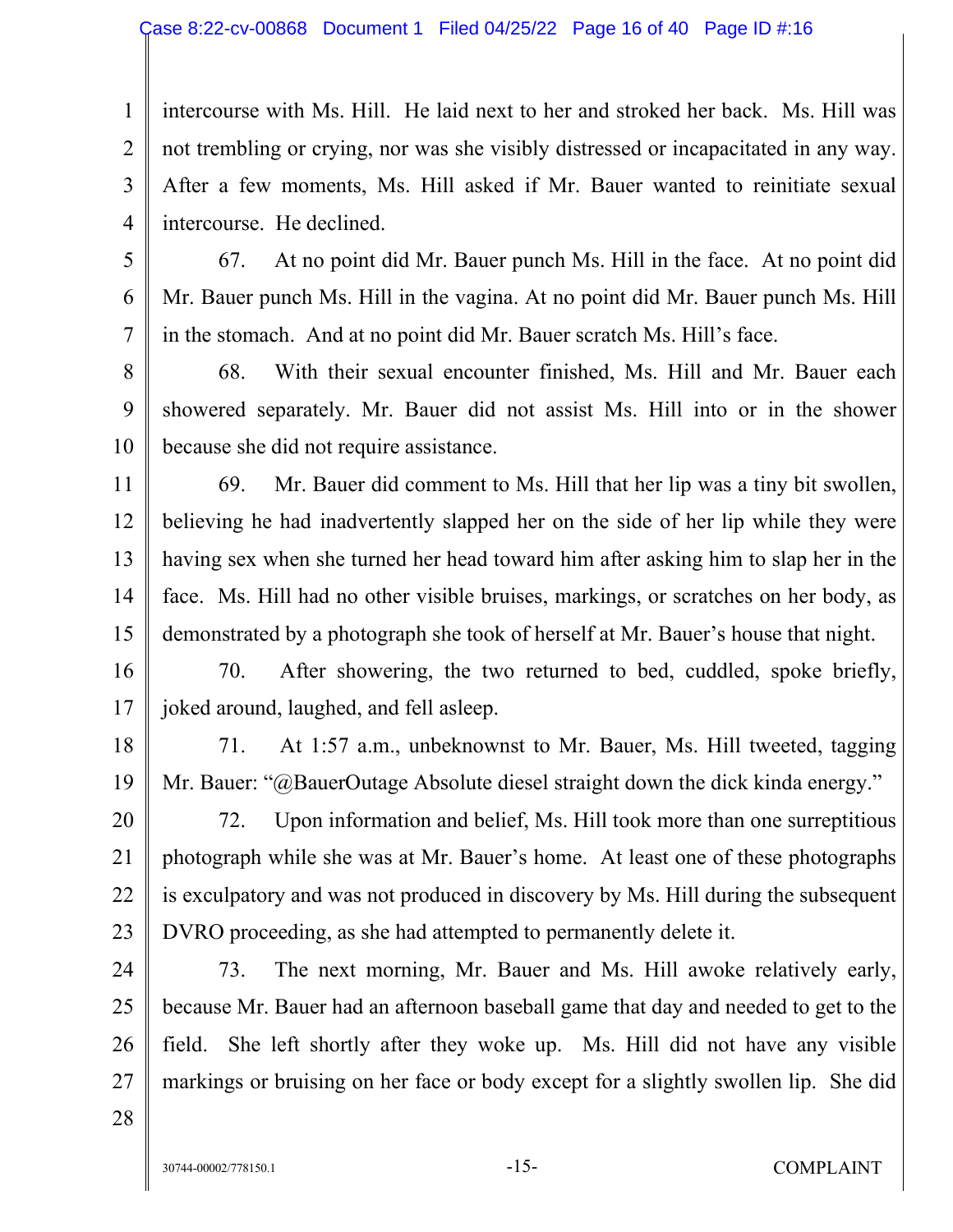1 2 not appear upset and did not in any way indicate to Mr. Bauer that she did not enjoy their sexual encounter.

3

4

5

6

7

8

9

10

11

12

13

14

15

16

17

18

19

20

21

22

23

24

25

26

## **E. Ms. Hill Implements the Next Phase of Her Plan to Destroy Mr. Bauer's Career and Extract Money From Him**

74. As part of her plan to destroy Mr. Bauer's career and exploit him for money, Ms. Hill began texting her close friends to tell them that Mr. Bauer had physically assaulted her.

75. On Sunday, May 16th, hours after she left Mr. Bauer's house, she texted her cousin and friend in a group chat: "Huge CODE RED." She separately texted her cousin that her "face is fucked up" and sent a photograph of herself in a car in which her face appears slightly swollen and she has slight discoloration around her eyes. Ms. Hill told her cousin that Mr. Bauer "felt so bad" and that "**It was consensual** but like didnt expect two black eyes!? Like he def took it too far dont you think lol." (emphasis added).

76. Shortly thereafter, she texted her friend, telling her: "I saw bauer on Thursday Night. My face is completely fucked up." Asked what Mr. Bauer did, Ms. Hill replied: "**It was just during sex like it was consensual** but it got so bad idk what even happened I just froze. I have a busted lip and two black eyes . . ." (emphasis added).

77. On Monday, May 17th, Ms. Hill sent a message to her AA sponsor: "Dude. I need to be honest with you about something and hopefully you don't freak out but im in shock. Trevor came down to sd last night and we went to my old apartment. I gave him consent for rough sex but he took it too far and my face is super fucked up."

78. Besides the lies she told her friend and AA sponsor about the nature of her encounter with Mr. Bauer, she also lied about the date and the place where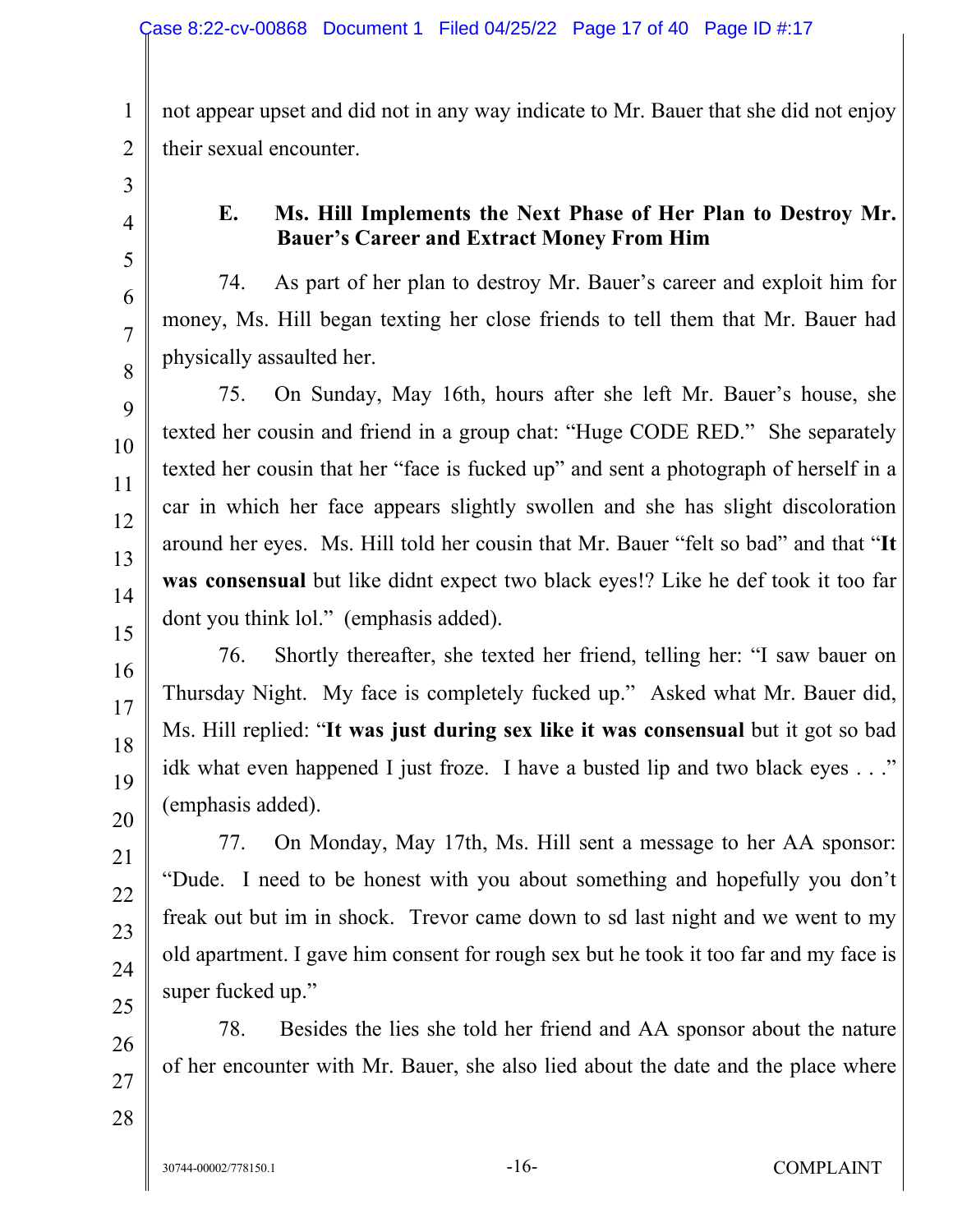1 2 she and Mr. Bauer met, falsely claiming that he had been to her San Diego apartment.

3 4 5 6 79. On the morning of May 17th—despite the serious injuries she claimed to have suffered at the hands of Mr. Bauer—Ms. Hill texted her friend, asking whether she wanted to go to a San Diego Padres baseball game either that night or the following night.

7 8 9 10 11 80. Later than morning, she texted a picture of herself to Mr. Bauer and wrote: "Definitely can't have crazy eyes when they are both black," to which Mr. Bauer expressed shock and surprise. Besides some minor swelling on her lip, the picture did not reflect what she looked like when she left Mr. Bauer's house the morning of May 16th.

- 12 13 14 15 81. Later the afternoon of May 17th, Ms. Hill reported to the Alvarado Medical Center Emergency Room. As a precaution, the emergency room professionals ordered CT scans for Ms. Hill's face, head, and neck. The results of those CT scans were negative, unremarkable, and showed no injuries.
- 16 17 82. The only injuries reflected in her medical records include ecchymosis, or surface level bruising, and some swelling on the left side of her face.

18 19 20 21 22 23 24 25 26 27 28 83. Ms. Hill was escorted by an officer from the San Diego Police Department for an examination by a Sexual Assault Nurse Examiner ("SANE") at Palomar Hospital. Ms. Hill reported to the SANE nurse that she had had sex with Mr. Bauer on a previous occasion and knew he was "into rough sex." She told the SANE nurse that she believed their second sexual encounter "would be like before . . . like the first time, with like a light slap on my face[,] nothing that made me feel uncomfortable." She did not report to the SANE nurse that Mr. Bauer had anal sex with her without her consent during their first encounter, something she later falsely alleged to police and to the court as part of her DVRO Petition. She reported that they established a safe word. Ms. Hill reported that Mr. Bauer choked her unconscious by wrapping her hair around her neck on two occasions and, when she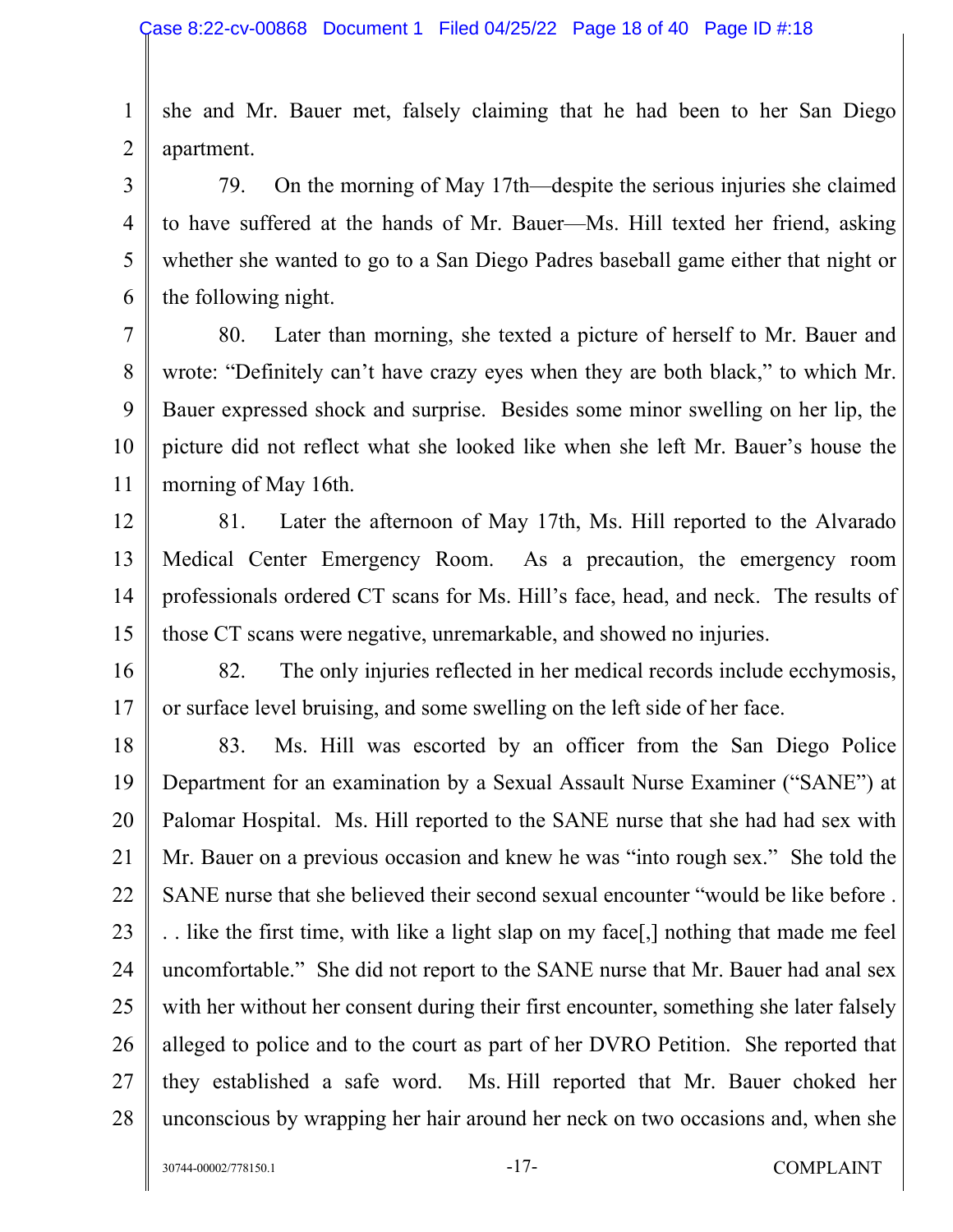awoke, he was slapping her in the face, then began punching her in the face with a closed fist. She further reported that Mr. Bauer punched her in the vagina.

2 3

5

6

7

8

9

1

4 10 84. In the hospital, Ms. Hill's conversations with her friends turned to discussions as to how to "fuck over" Mr. Bauer. While in the hospital, Ms. Hill's AA sponsor told her: "She wants you to FUCK OVER trevor though . . . . Actually – we all do. . . Fuck that sick fucker." Ms. Hill replied: "FUCK THE DODGERS." Her AA sponsor further informed Ms. Hill's father that she was in the hospital and subsequently told Ms. Hill that her dad was "super bitter at the situation - - he wants him to go DOWN too." Her cousin told her: "Say the word and I will break his kneecaps." Ms. Hill replied that her father "is getting an attorney just in case" and that he "might actually murder [Mr. Bauer]."

12

11

## **F. Ms. Hill Files a False Police Report**

13 14 15 16 17 18 19 20 85. After she left Palomar Hospital on the morning of May 18th, representatives of the PPD arrived at her home. Ms. Hill made a false report to the PPD, telling them that Mr. Bauer sexually assaulted her. Upon information and belief, Ms. Hill reported that Mr. Bauer choked her unconscious and anally penetrated her without her consent during their first sexual encounter. Ms. Hill reported that during their second sexual encounter, Mr. Bauer choked her unconscious, punched her repeatedly in the face and vagina, and scratched her face without her consent.

21 22 23 24 86. Ms. Hill's report to the police was false, misleading, and defamatory. Ms. Hill's attorney later told the media that Ms. Hill had made a report to the police alleging that Mr. Bauer had sexually assaulted her, and the media widely reported that there was a criminal investigation of Mr. Bauer by law enforcement.

25 26 87. On approximately May 24, 2021, Ms. Hill retained Defendant Thiagarajah as counsel.

27 28 88. After she made her report, the PPD grew suspicious of Ms. Hill's version of the events and began to question her about a number of the details.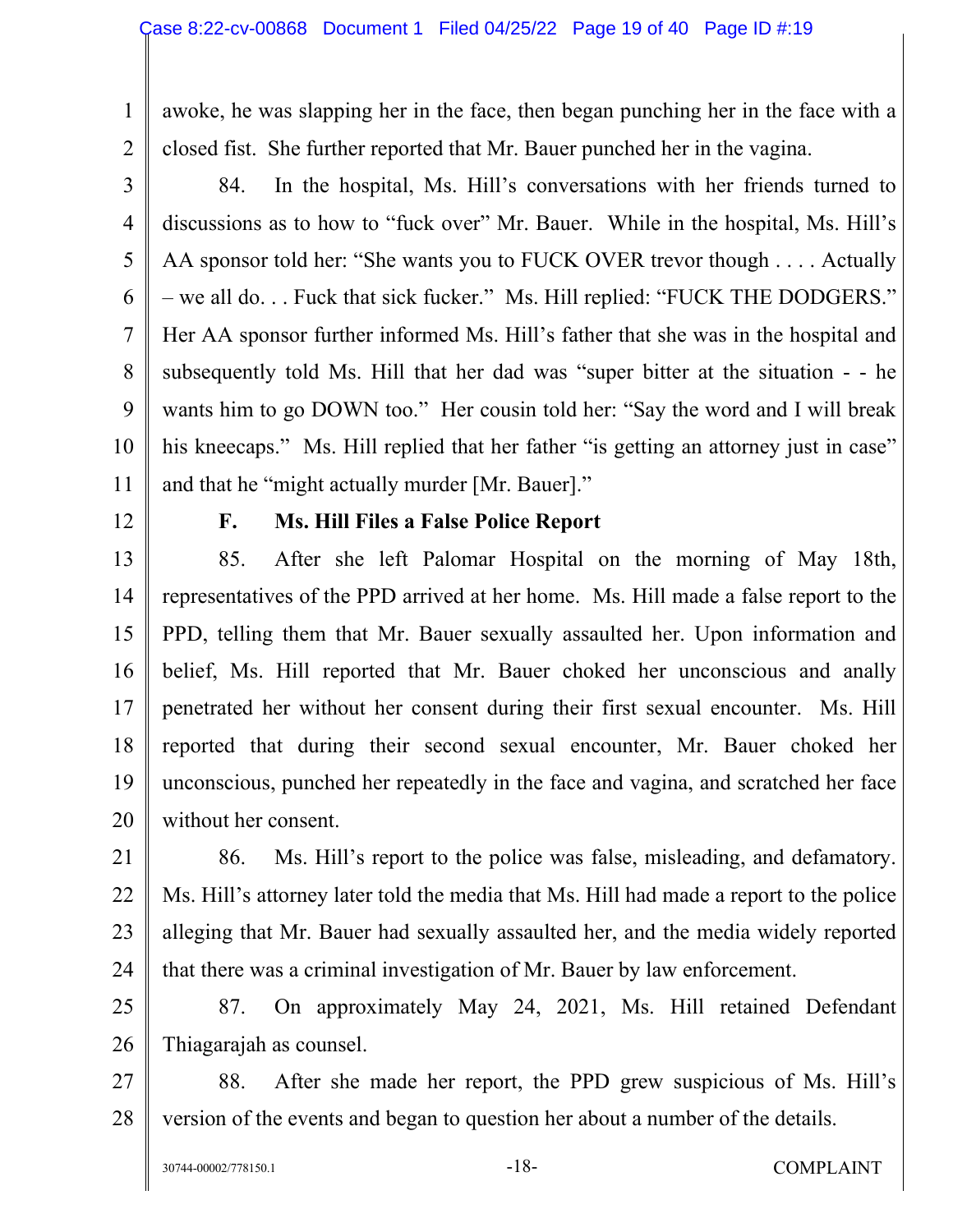| $\mathbf{1}$ | While she awaited the PPD's investigation and the District Attorney's<br>89.            |  |  |  |  |
|--------------|-----------------------------------------------------------------------------------------|--|--|--|--|
| 2            | filing decision, Ms. Hill's discussions with her friends made clear that she wished     |  |  |  |  |
| 3            | to destroy Mr. Bauer's reputation and career and to exploit him for money.              |  |  |  |  |
| 4            | On May 29, 2021, Ms. Hill and her AA sponsor engaged in the<br>90.                      |  |  |  |  |
| 5            | following exchange:                                                                     |  |  |  |  |
| 6<br>7       | AA Sponsor: HEY BITCH (laughing face emoji)<br>Pretty soon it'll be like HEY RICH BITCH |  |  |  |  |
| 8<br>9       | Ms. Hill: DECEASED<br><b>EVERY MORNING</b>                                              |  |  |  |  |
| 10           | <b>AA Sponsor: YEP</b>                                                                  |  |  |  |  |
| 11<br>12     | Ms. Hill: hopping in the god damn RANGE ROVER                                           |  |  |  |  |
| 13           | AA Sponsor: You can make it rain daily                                                  |  |  |  |  |
| 14           | Ms. Hill continued plotting with her AA sponsor to carefully craft her<br>91.           |  |  |  |  |
| 15           | image for the purpose of exploiting Mr. Bauer. On June 3rd, Ms. Hill sent an            |  |  |  |  |
| 16           | image of herself to her AA sponsor, telling her that she was planning to post "this     |  |  |  |  |
| 17           | last pic before I have to deactivate and my life change[s] forever" with the caption    |  |  |  |  |
| 18           | "STRONG GIRL SUMMER." Her friend advised: "please DON'T POST," and in                   |  |  |  |  |
| 19           | response, Ms. Hill asked: "OMG IS IT BAD. will they use it against me?" Her AA          |  |  |  |  |
| 20           | sponsor replied: "YOURE SUPPOSED TO BE STRUGGLING MENTALLY NOT                          |  |  |  |  |
| 21           | POSTING. YES. DO NOT POST ANYTHING. I know you want to but it's                         |  |  |  |  |
| 22           | terrible for your case. HUNNID. Nothing. Zilch, Zip. Nada." Her AA sponsor told         |  |  |  |  |
| 23           | Ms. Hill: "You're a ghost. He ruined your life. You're basically just trying to not     |  |  |  |  |
| 24           | kill yourself and stay out of the mental ward They will use that shit against           |  |  |  |  |
| 25           | you." Ms. Hill agreed: "ALL SO TRUE. Nothing. GHOST MODE HAS BEEN                       |  |  |  |  |
| 26           | SOLIDIFIED." Her AA sponsor instructed: "SECURE THE BAG," a reference to                |  |  |  |  |
| 27           | getting money.                                                                          |  |  |  |  |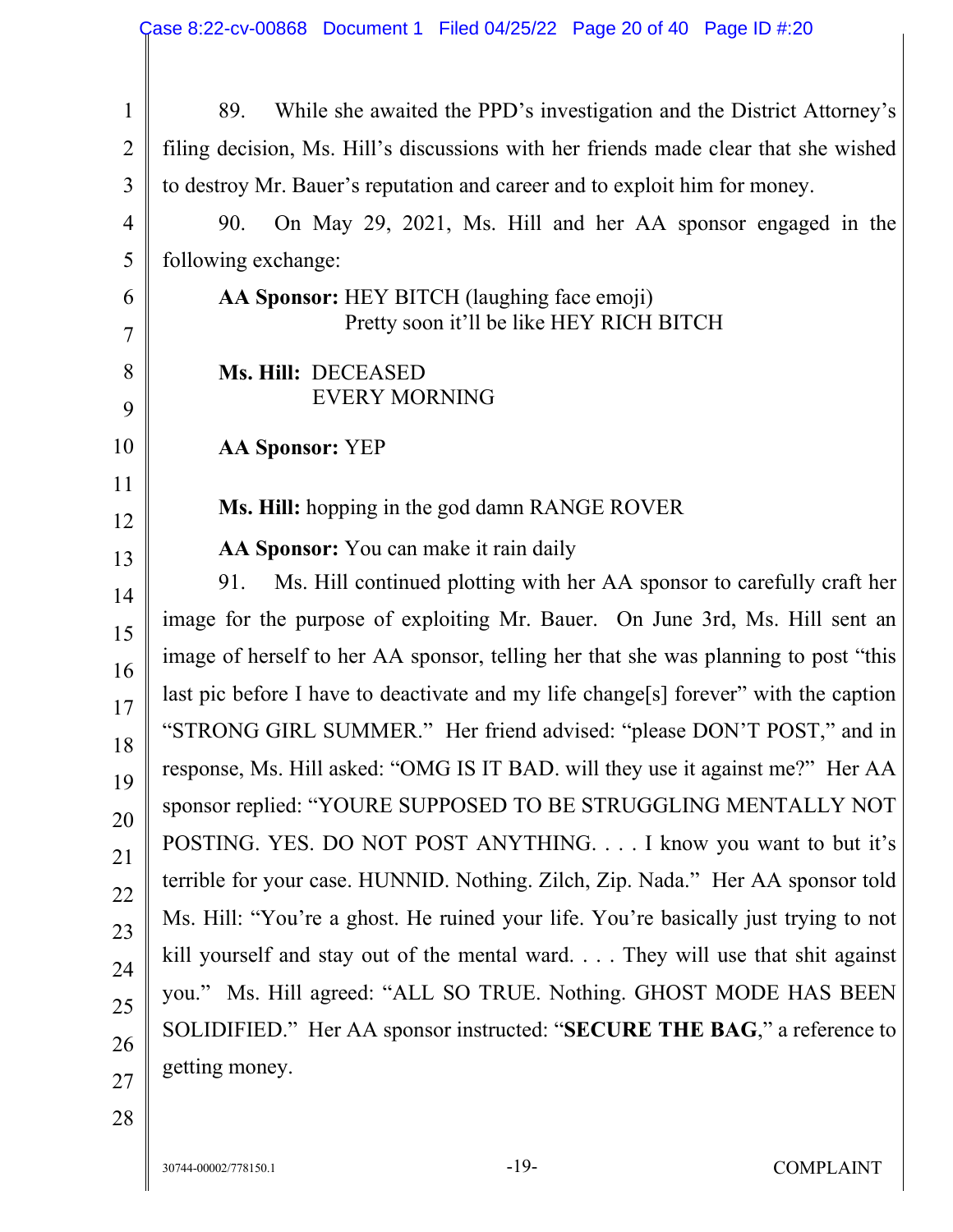1 2 3 4 5 6 7 8 92. On June 5, 2021, Ms. Hill met with detectives from the PPD. She reported to her friend: "The meeting went awful. They basically showed me all of the things the defense will come at me for and are saying how messy this case is and how they dont know if they can press criminal charges. . . . Its SUCH fucking BULLSHIY (sic) . . . . But now I think I just have to go through my attorney and do a civil case instead of criminal because of those dumb ass cops. . . . They basically told me that they will say it looks like a set up to get money." Ms. Hill told her friend, however, that "[t]his shit aint over."

9

## **G. Ms. Hill Materially Misleads the Court in Her DVRO Petition**

10 11 12 13 14 15 16 17 18 19 20 21 93. Leading up to the filing of the DVRO Petition, Ms. Hill's communications make clear that in addition to gaining money from Mr. Bauer, she wanted to destroy his reputation and his career. On June 23rd, she texted her AA sponsor a tweet showing an image of Mr. Bauer on the bench at a Dodgers game, stating: "His last memories (laughing face emojis)." She then sent a tweet with an insulting remark about Mr. Bauer and wrote: "Pussy ass bitch." The next day, her AA sponsor told Ms. Hill that she "saw the dodgers LOST last night . . . MENTALLY TWEAKED." Ms. Hill replied: "DUDE. DEAD. HE GAVE UP 3 HOMEWRUNS. THEY PLAYED LIKE ASS. . . . Internet ripping him apart. And he thinks that's bad (laughing face emoji). . . . PUSSY." Ms. Hill's AA sponsor replied that Mr. Bauer was "gonna really be crying soon." Ms. Hill then said: "dude I cant wait to LAUGH MY ASS OFF."

22

23 24 25 26 27 28 94. After she received the paperwork for the temporary *ex parte* restraining order, she told her friend that she felt "SO MUCH FUCKING BETTER" because "hes gonna know shits going down and hes fucked." In telling her friend about filing the DVRO Petition, she said nothing about concern for her own safety. Instead, she told her friend that "Tuesday the restraining is filed. And it will be picked up by the media. And his life is ~over. THANK YOU GOD." On June 26th, Ms. Hill explained the sequence of the filing to her friend: "Monday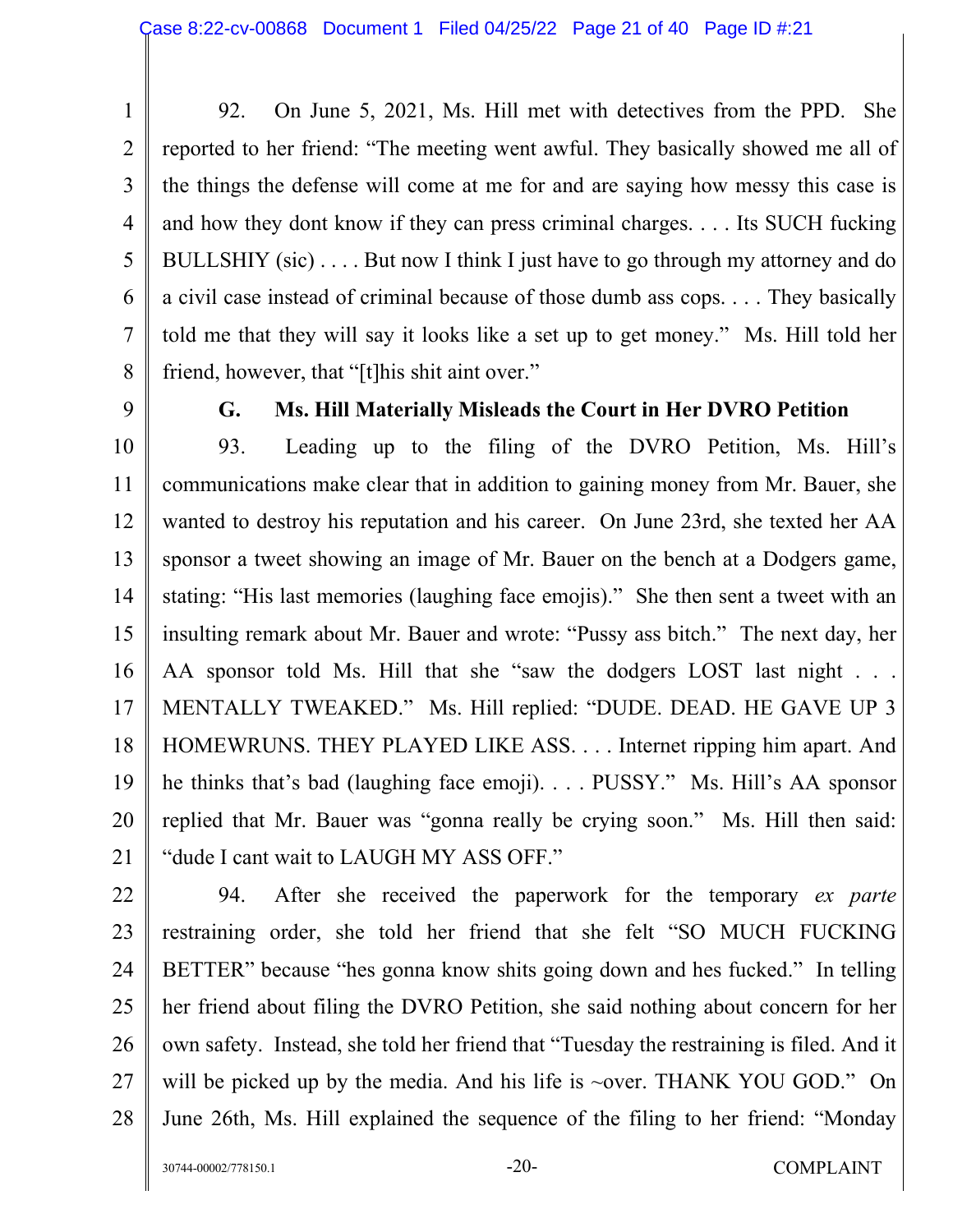1 2 3 4 5 6 7 morning he gets notified. Tuesday morning it gets filed and goes public . . . Tuesday we fucking celebrate." And while watching Mr. Bauer play baseball on television, she again texted her friend that his "life is over on Monday" and that "[t]his is his last MLB start . . . . Hes done." Two days later, she sent a screenshot of the email sent by her attorneys to Mr. Bauer's agent providing notice of the Temporary Domestic Violence Restraining Order with a clapping emoji: "BYEEEE."

8 9 10 11 95. On June 26th, just days before filing her Petition, she told her friend: "They think hes gonna try to settle with me offer me major cash then make me sign an nda." Mr. Bauer never offered to settle with Ms. Hill or to make any financial payment to her.

12 13 14 96. Ms. Hill filed her DVRO Petition in Los Angeles Superior Court on June 29, 2021, asserting that Mr. Bauer had assaulted Ms. Hill on two distinct occasions, that she feared Mr. Bauer, and that she required protection from him.

15 16 17 18 97. Based on Ms. Hill's false allegations and supporting exhibits, which intentionally omitted relevant messages, information, and medical reports, a Los Angeles Superior Court Judge granted Ms. Hill a temporary *ex parte* restraining order.

19 20 21 98. On July 2, 2021, after news of the DVRO Petition became public, MLB placed Mr. Bauer on administrative leave, which prevented him from playing baseball for the Dodgers and accessing the Dodgers' baseball facilities.

22 23 24 25 26 27 28 99. After the temporary *ex parte* restraining order was granted, Ms. Hill celebrated her newfound media attention. On June 29th, she sent a screenshot of a tweet announcing the temporary restraining order to her AA sponsor, telling her the tweet was sent by the "Justice editor for US weekly" and calling it "Insane." After Mr. Bauer's agent released a statement, Ms. Hill texted her AA sponsor that the "media is freaking out . . . ON MY SIDE (heart emojis)." She told her that it was the "best thing I could have hoped for," and later wrote that while "[i]t may get

30744-00002/778150.1 -21- -21- COMPLAINT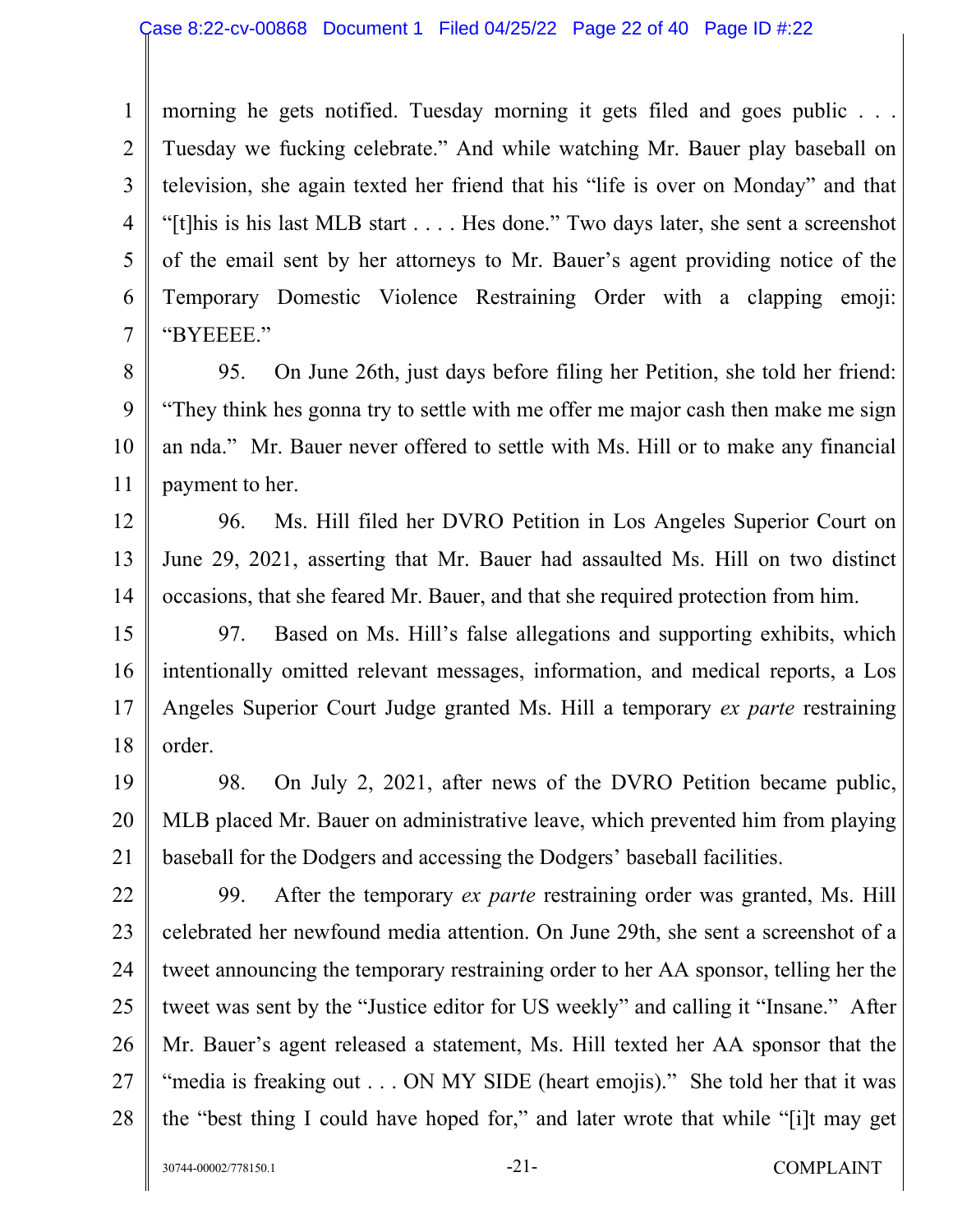1 2 3 4 5 6 7 8 9 10 gnarly [ ] the media is ON MY SIDE." She similarly told her friend that "it is so good to have the media on my side." After a *Los Angeles Times* article was posted about the temporary restraining order, Ms. Hill told her AA sponsor: "This is going exactly the way we wanted it to." She later reported that the "[m]edia is destroying them." Ms. Hill shared a tweet with her AA sponsor stating that Mr. Bauer would not be at the White House (where the Dodgers were to be recognized as 2020 MLB World Series winners), exclaiming, "Dead ass THE WHITE HOUSE IS AWARE." She sent similar messages to her friend, praising a *Sports Illustrated* article and telling her that the White House was aware of the allegations. Ms. Hill also closely followed the response to her allegations on Twitter.

11 12 13 14 15 16 17 18 100. Ms. Hill made it clear that she wanted to tell her false story to the public. She sent an email to her attorneys on June 30th, with the subject line "Declaration/pictures out," telling them: "it is really my hope that if the media does not put out facts from my declaration or the pictures by this evening, that we do it.. . . . [J]ust wanted to express my need to have it out by the end of the evening if not." She told her AA sponsor "My lawyers need to put that shit fucking out right now," and stated her belief that "[o]nce pics are out its done." When her statement was released, Ms. Hill told her friend: "Im so glad they are out."

19 20 21 22 23 24 101. On July 11th, Ms. Hill shared a screenshot of a message to one of her attorneys in a message to her friend. The screenshot shows Ms. Hill again urging her attorneys to release information and statements to the public in pursuit of media attention. She instructed them "And hopefully the pictures if fred [Defendant Thiagarajah] is okay with that," and further stated, "It also says ESPN contacted you so thatd be awesome too."

25 26 27 102. At Ms. Hill's behest, her attorneys sought to litigate her claim in the media prior to the DVRO hearing. The statements made to the media went beyond advocating their client's claims and were not necessary to further their client's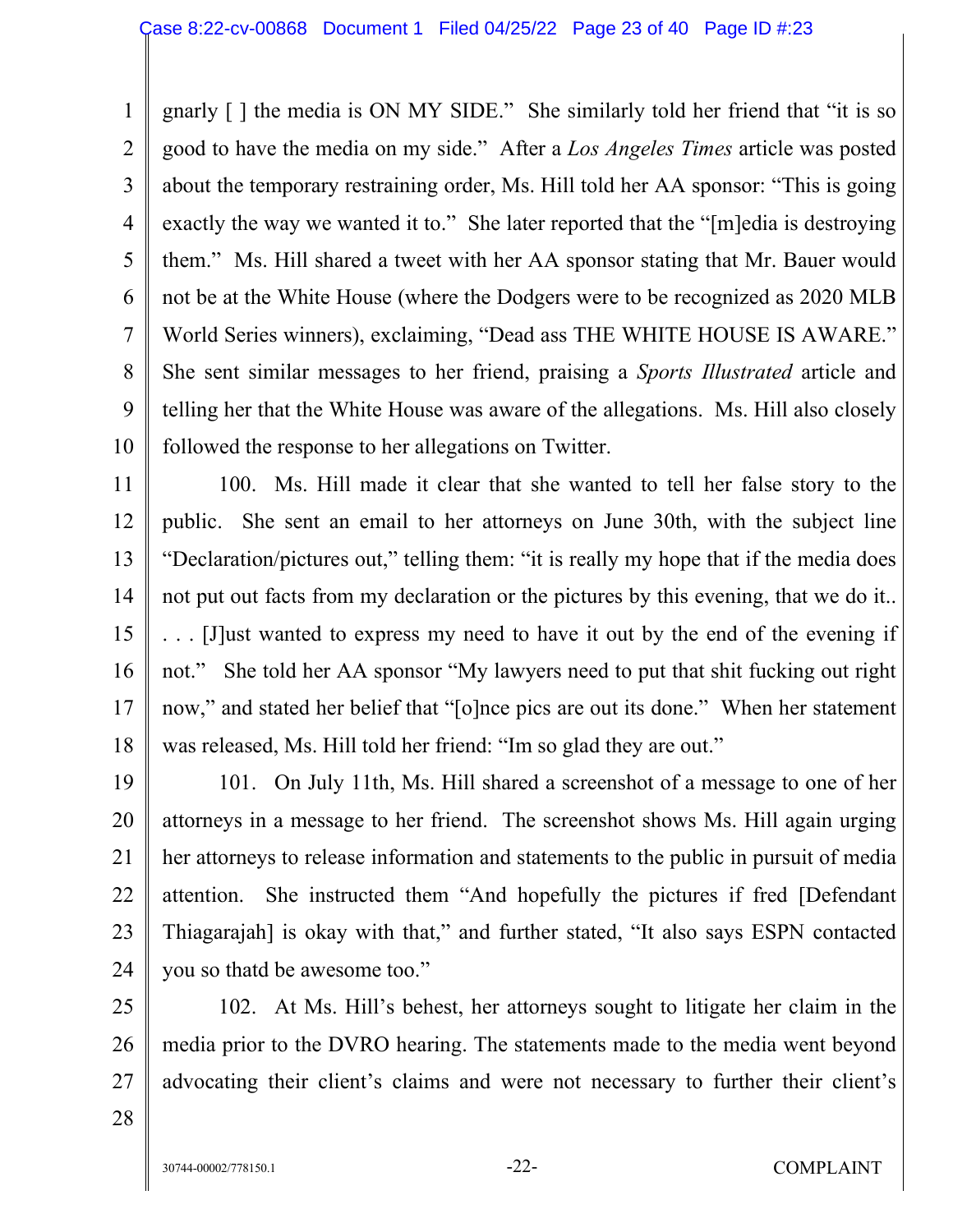1 2 interest in the underlying restraining order hearing, which was a private dispute between Ms. Hill and Mr. Bauer.

3

4 5 6 7 8 9 10 11 12 103. Another of Ms. Hill's attorneys told multiple news outlets that the temporary restraining order was issued as "a result of a recent assault that took place at the hands of Mr. Bauer where Ms. Hill suffered severe physical and emotional pain." Her attorney also stated: "Our goal is to keep Mr. Bauer from contacting our client in any way possible. We anticipate there will be criminal action against Mr. Bauer, and it is our hope law enforcement will take our client's allegations and this case seriously." But Mr. Bauer did not assault Ms. Hill and she did not suffer severe physical or emotional abuse at his hands. Moreover, Ms. Hill and her attorneys knew that Mr. Bauer had not attempted to contact Ms. Hill since May 30th.

13 14 15 16 17 104. In addition to issuing false and defamatory statements, Ms. Hill's attorneys released to the media the altered and filtered photographs included with her Petition. Release of the altered photographs served no purpose other than to defame Mr. Bauer by giving the media a false and misleading portrait of Ms. Hill's alleged injuries.

18 19 20 21 22 23 24 25 26 27 28 105. In pursuit of their defamation campaign, one of Ms. Hill's attorneys also violated a Court-issued Protective Order. On July 23rd, Judge Dianna Gould-Saltman of the Los Angeles Superior Court entered a Protective Order that limited disclosure of Ms. Hill's SART examination records to the parties in the DVRO litigation. The Protective Order allowed the parties to access Ms. Hill's SART examination records, including photographs of Ms. Hill taken by the SANE nurse but required that the parties keep the photographs confidential. On August 5, 2021, one of Ms. Hill's attorneys released to *TMZ* a photograph included in Ms. Hill's SART examination records and therefore subject to the Protective Order. According to the *TMZ* article, Ms. Hill's attorney "asked TMZ Sports to publish an unredacted photograph showing his client's alleged injuries . . ." According to the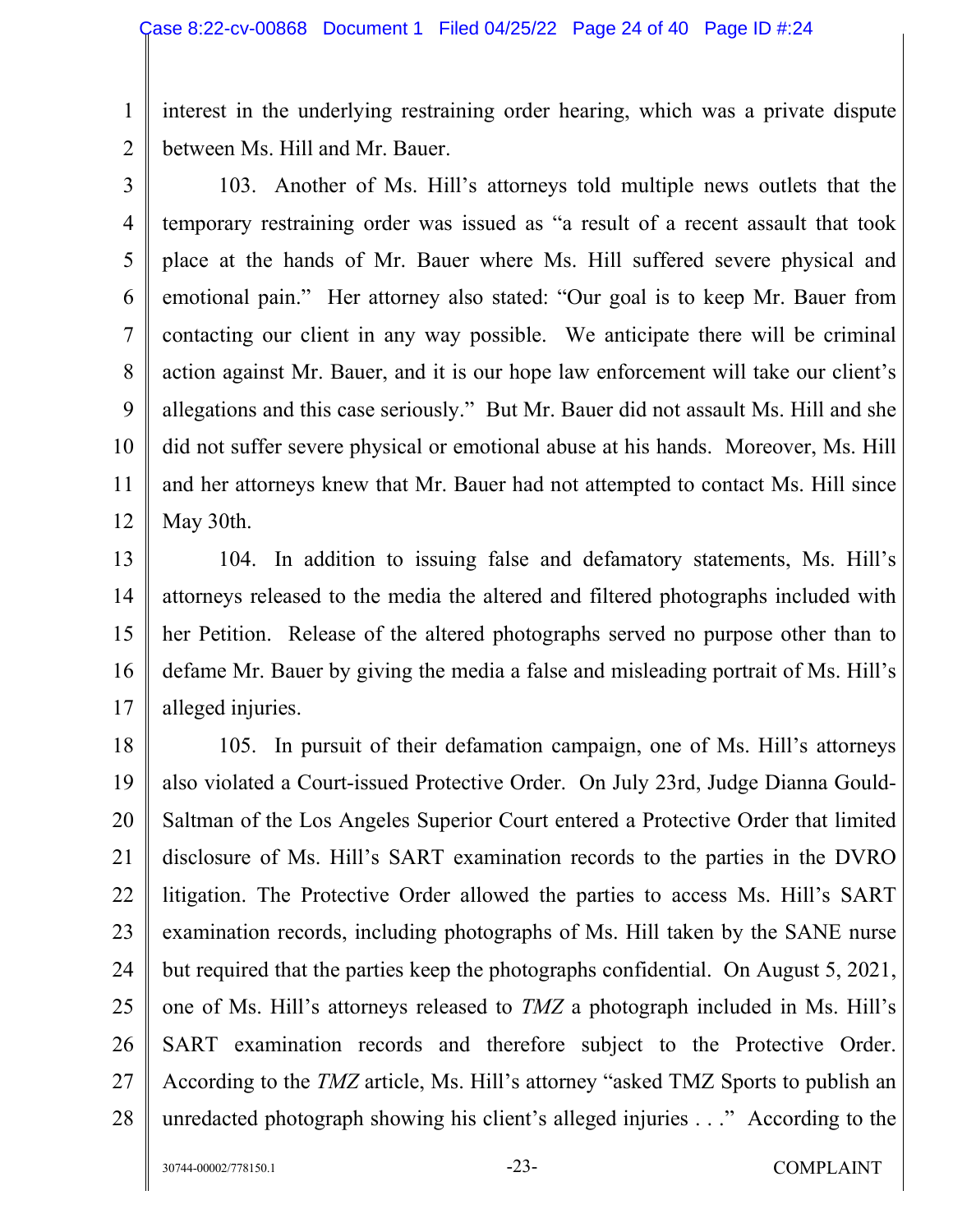1 2 3 4 *TMZ* article, "[t]he alleged victim and her family requested this photo be released." The image was later replaced with one from Ms. Hill's DVRO Petition, but not before the SART photo was widely circulated by other media outlets and across social media.

5 6 7 8 9 10 11 12 13 14 15 16 106. On August 16, 2021, a hearing to determine whether to grant Ms. Hill's DVRO Petition or deny it and dissolve the temporary restraining order began in Los Angeles Superior Court before Judge Gould-Saltman. The hearing, which occurred over 4 days, established that Mr. Bauer had not assaulted or abused Ms. Hill in any manner. The hearing also revealed that Ms. Hill's Petition had materially misrepresented many important facts by, among other things, omitting her pursuit of the encounters with Mr. Bauer, failing to disclose her expressed desire for and consent to rough sex, exaggerating her alleged injuries, and attempting to support her claims with doctored photographs of her alleged injuries. The hearing also revealed that Ms. Hill was motivated by her desires to gain a financial settlement, destroy Mr. Bauer's reputation and career, and garner media attention.

17 18 19 20 21 22 107. Ms. Hill's own testimony contradicted statements in the Petition about their first sexual encounter. She testified that the two discussed the kind of sex she wished to engage in and that she told Mr. Bauer: "I'm okay with a little bit rough." Tr. 113:24–27. She further testified that she told Mr. Bauer that she previously had been choked during sex to impress him. *Id.* 271:3–6. Ms. Hill acknowledged that she was the first one to bring up rough sex. *Id.* 271:23–26.

23 24 25 26 27 28 108. Ms. Hill's Petition falsely stated that after Mr. Bauer choked her to the point of unconsciousness, she "woke up face down" and realized "that he was having sex with me in my anus, which I never communicated that I wanted nor did I consent." Inconsistencies in Ms. Hill's own testimony, along with the testimony of her friend and the SANE nurse, undermined Ms. Hill's claim that Mr. Bauer anally penetrated her.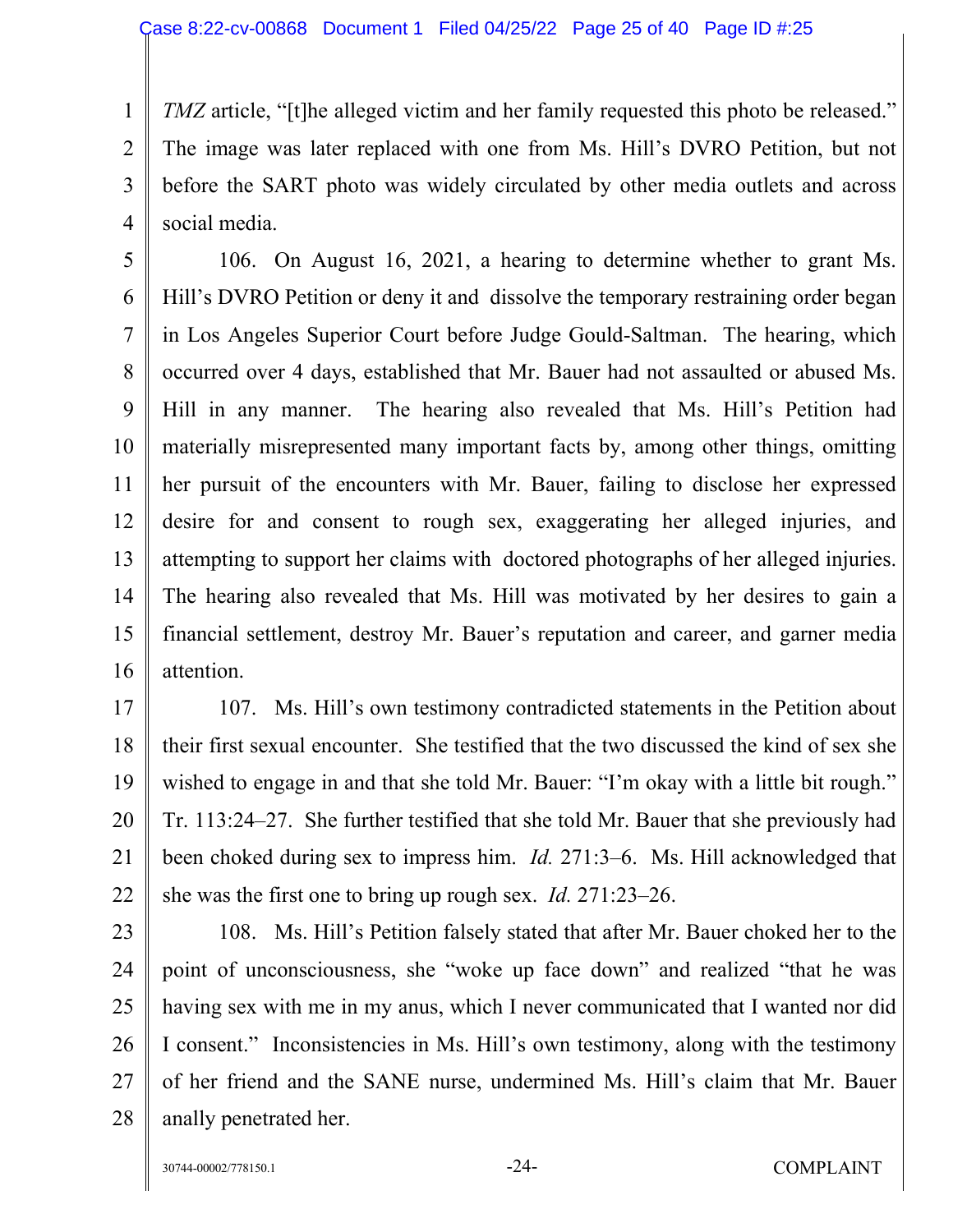1 2 3 4 5 109. Ms. Hill's testimony about anal sex was not credible. She testified that she was unconscious for a matter of seconds—in contrast to a previous statement made at the hospital that she had been unconscious for 30 minutes—and that in that time, Mr. Bauer flipped her over from her back to her stomach and anally penetrated her without using lubricant. Tr. 273:6–15.

6 7 8 9 10 11 110. Ms. Hill further testified that, notwithstanding her allegation that Mr. Bauer had nonconsensual anal sex with her, she continued having vaginal sex with him, Tr. 121:15–19, and voluntarily slept in the same bed with Mr. Bauer, *id.*  124:10-11. The next morning, Ms. Hill testified that she awoke prior to 7:00 a.m. for a Zoom meeting. *Id.* 124:16–20. She testified she then returned to bed with Mr. Bauer and the two awoke around 11:00 a.m. *Id.* 

12 13 14 15 16 17 18 19 111. Ms. Hill testified that she told her friend in person the following morning that Mr. Bauer had anal sex with her while she was unconscious. But her friend's testimony revealed that Ms. Hill did not report that Mr. Bauer anally penetrated her. Instead, her friend testified that Ms. Hill "told me about the experience and how she had been choked out with her hair. And how he had stuck his fingers down her throat. She told him she didn't like that." Tr. 508:18–23. And her friend further testified that Ms. Hill "told me about wanting to still see him after that." *Id.* 

20 21 22 23 112. Ms. Hill also did not report to the SANE nurse that Mr. Bauer had anally penetrated her during their first encounter. Instead, she told the SANE nurse that their first sexual encounter included "a light slap on my face nothing that made me uncomfortable." Tr. 326:20–21.

24 25 26 27 28 113. Notwithstanding the violent depiction of their first encounter in which she falsely accused Mr. Bauer of anally penetrating her while unconscious, Ms. Hill omitted scores of communications expressing her approval of their first sexual encounter, including messages in which she told Mr. Bauer that she had "never been more turned on" after their first sexual encounter. Ms. Hill failed to provide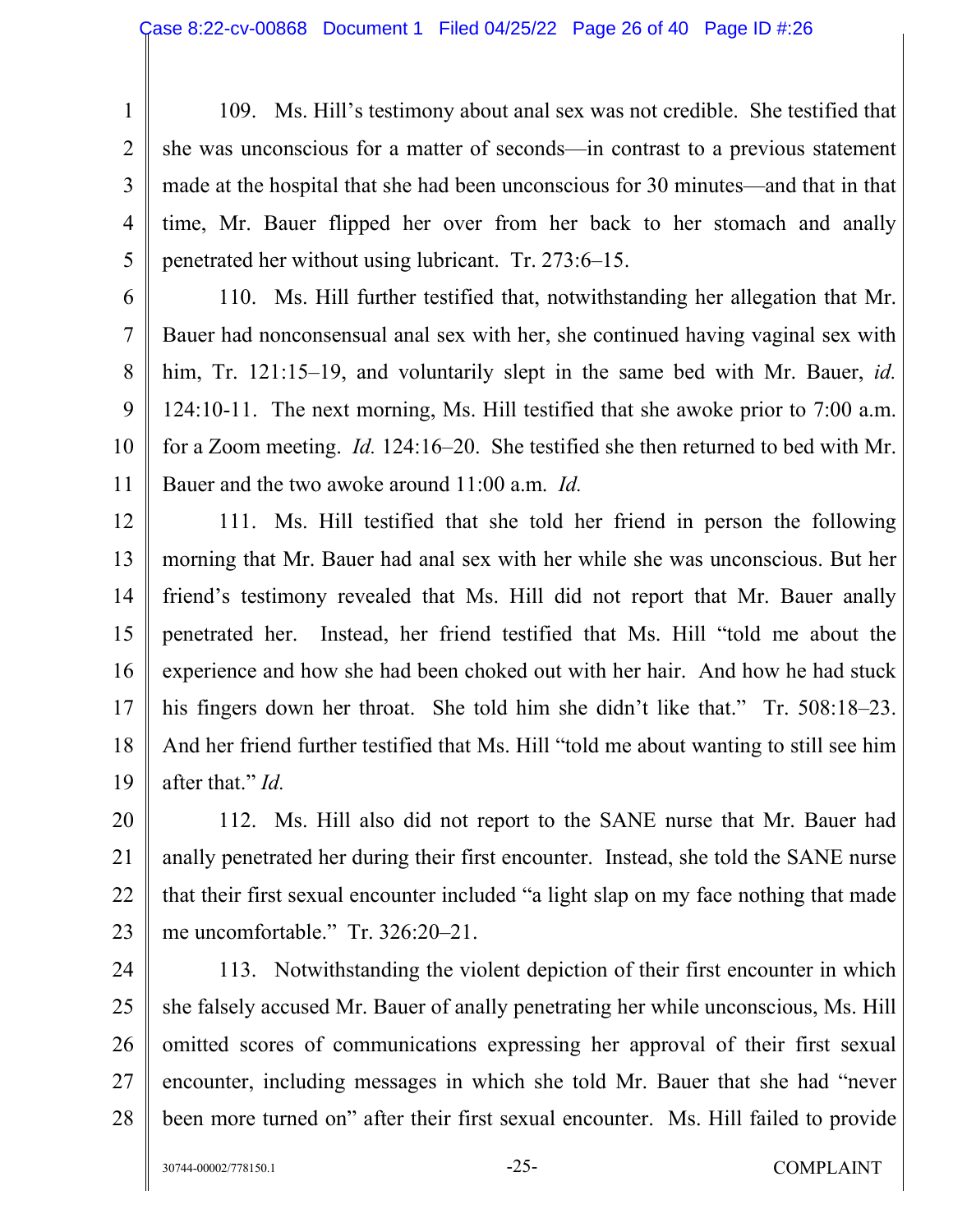1 2 3 4 the Court with text messages in which she told Mr. Bauer about the sexual experience she hoped to have during their second encounter—including slaps in the face and "choking out"—testifying that she did not think including those messages would be important to the Court. Tr. 362:12–17.

5

6

7

8

114. Ms. Hill admitted during the hearing that she and Mr. Bauer specifically discussed choking during sex while at his home for their second sexual encounter, testifying that when Mr. Bauer asked her what she liked about being "choked," she told him that it was "kind of like an escape." Tr. 151:16–25.

9 10 11 12 13 14 15 16 17 18 19 115. Ms. Hill's Petition also misled the Court about the nature of the injuries she allegedly sustained. Testimony at the hearing from a forensic medical examiner further undermined Ms. Hill's claims to have suffered severe head trauma at the hands of Mr. Bauer. The medical examiner testified that Ms. Hill's injuries were not what she would have expected based on Ms. Hill's testimony and Petition in which she described multiple, forceful punches with a closed fist to her face, head, and vagina. According the medical examiner, Ms. Hill sustained only "superficial injuries" including ecchymosis, or surface level bruising, but did not have any broken bones, pattern injuries which would have been expected based on the punching she described, or bruising or bleeding underneath the surface of the skin. Tr. 479:7–20.

20 21 22 23 116. Ms. Hill's Petition also asserted that Mr. Bauer "scratch[ed] the right side of my face while I was unconscious." But the hearing revealed that photographs submitted to the Court depicting significant scratching and bruising on Ms. Hill's face were modified to create and exacerbate the appearance of injuries.

24

25 26 27 28 117. By her own admission at the hearing, the photographs attached to Ms. Hill's Petition did not accurately depict her appearance. Specifically, Ms. Hill compared a photograph she had attached to her Petition to a native image of that photograph. According to Ms. Hill, the native image was more accurate than the photograph attached to her Petition, which she testified made her skin appear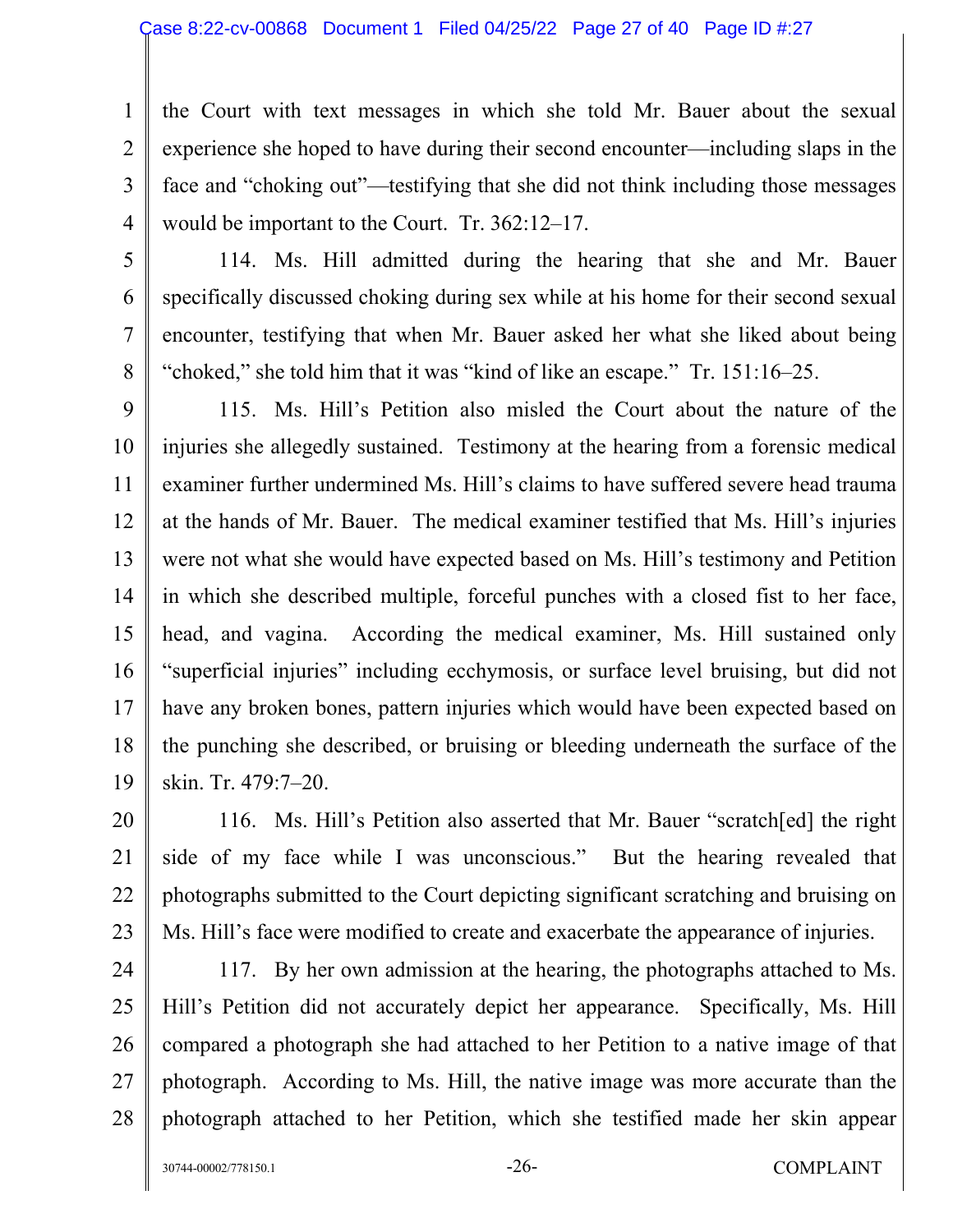1 2 3 4 orange and her light blue eyes appear black. Tr. 383:6–13. Ms. Hill testified that she provided native images to her attorneys, who were responsible for submitting the photographs to the Court, effectively blaming them for the filtered photos attached to her Petition and circulated to the media. *Id.* 383:23–26.

5

6 7 8 9 10 11 12 13 14 15 118. The SANE nurse—who was trained to take accurate photographs using appropriate lighting and equipment for the sole purpose of documentation examined the photographs attached to Ms. Hill's Petition and testified that the photographs contained in the SART report provided a more accurate representation of Ms. Hill's appearance at the time, as compared to the saturated and misleading photographs submitted with the Petition. Tr. 315:28–317:7. In examining the photograph that she took of the right side of Ms. Hill's face—where Ms. Hill was allegedly violently scratched by Mr. Bauer—the SANE nurse testified that the abrasions on Ms. Hill's face were indistinguishable from acne or other skin disturbances and from acne shown on the left side of Ms. Hill's face. *Id.* 313:28– 314:18.

16

17 18 119. The forensic medical examiner similarly testified that when she reviewed the SART report and photographs, she did not notice any "specific abrasion" on Ms. Hill's face. Tr. 484:15–20.

19 20 21 22 23 24 25 26 27 28 120. Ms. Hill's Petition also misled the Court regarding her purported fear of Mr. Bauer. According to her Petition, the basis of Ms. Hill's fear was that Mr. Bauer "texted and called me *nonstop*" and that a restraining order was necessary because she was "scared and in fear" and suffered "extreme stress and anxiety." Ms. Hill also reported that she was afraid that Mr. Bauer would "find me and hurt me for going to the hospital." But the only reason that Mr. Bauer knew Ms. Hill had gone to the hospital was because *she* told him in a text message when she sent Mr. Bauer a photograph of herself in the hospital. There was not a single message from Mr. Bauer that was threatening, angry or upset in any manner, whether in response to Ms. Hill telling him she was in the hospital or otherwise.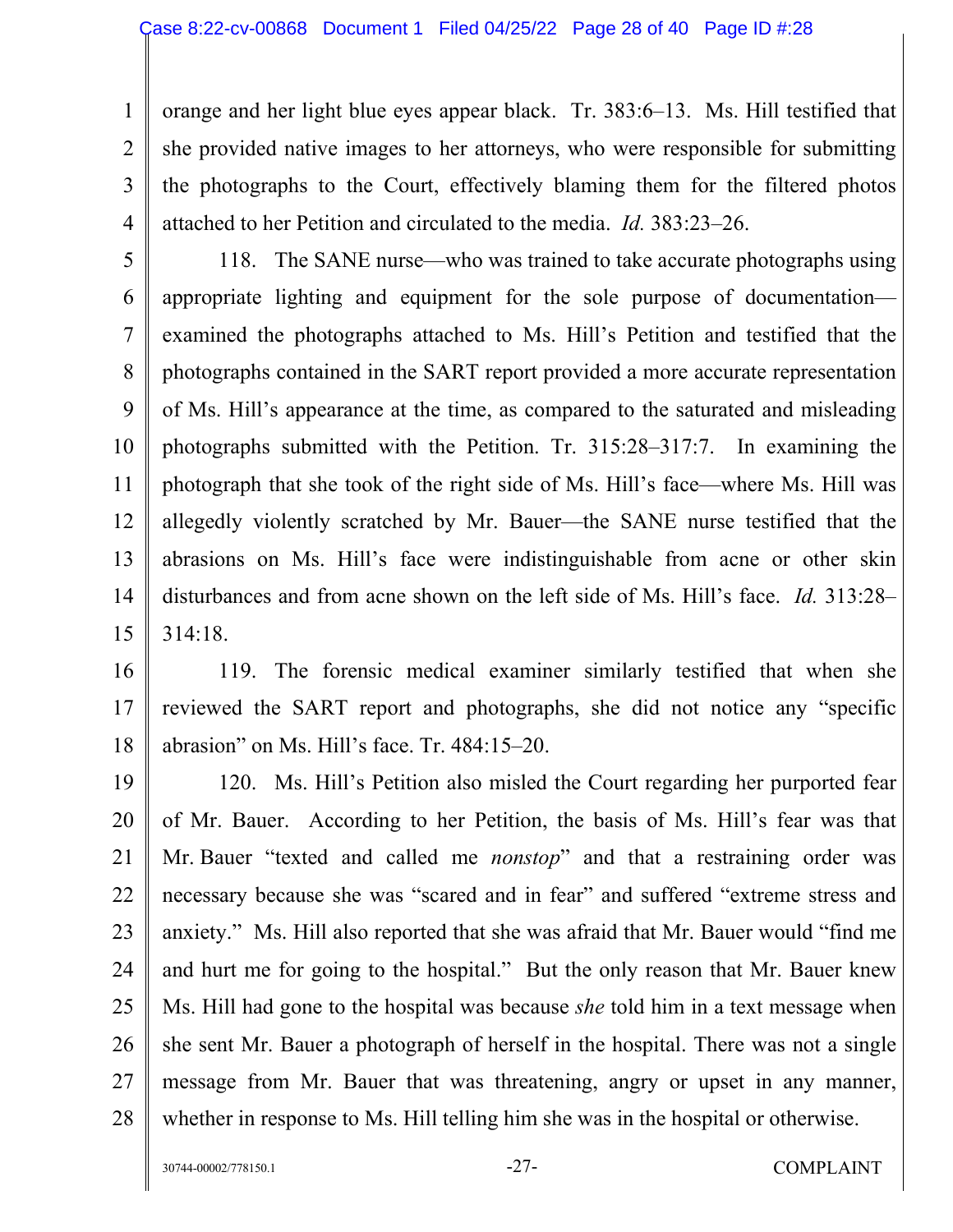1 2 3 4 5 6 7 8 121. The hearing further revealed that Mr. Bauer texted Ms. Hill a handful of times between May 18th and May 30th, largely in response to texts sent by Ms. Hill, spoke to her one time in the hospital, and left her a voicemail on one other occasion. Mr. Bauer had not attempted to get her to come to his home after the second encounter. Mr. Bauer did not have, nor had he ever sought, Ms. Hill's home or work address. Confronted with these facts at the hearing, Ms. Hill changed the basis of her fear and testified that what "scared [her]" was that she had not heard from Mr. Bauer. Tr. 411:25–412:4.

9 10 11 12 13 14 15 16 17 18 19 20 21 122. Moreover, notwithstanding that she claimed she was afraid of Mr. Bauer after their second encounter, evidence at the hearing showed that Ms. Hill frequently sought out opportunities to see Mr. Bauer, including watching him pitch in games on television, proposing that she attend in person a Dodgers game in which Mr. Bauer would be playing, and sharing with her friends memes and images depicting Mr. Bauer. For example, on June 18th, Ms. Hill texted her friend: "does ur tv have the dodgers game. Bauer is pitching I have to watch that and third eye curse with you. Its worked the past four games (laughing face emojis)." And despite Ms. Hill's testimony at the hearing that she had to "leave town to go to Northern California" on the date that Mr. Bauer travelled with the Dodgers to San Diego to play against the Padres, Tr. 220:12–16, she asked her friend whether they should "go to the pads game incognito on Tuesday lol"—the day that that Dodgers played against the Padres.

22

23 24 25 26 123. Ms. Hill's Petition also falsely stated that she was "unable to work due to my injuries." Text message communications introduced at the hearing showed that it was Ms. Hill who told her boss that it was *she* who resigned and that she had removed herself from the position: "I made that decision to remove myself on my  $own. \ldots$ "

27 28 124. Following the four-day hearing, Judge Gould-Saltman dissolved the temporary restraining order and denied Ms. Hill's request for a permanent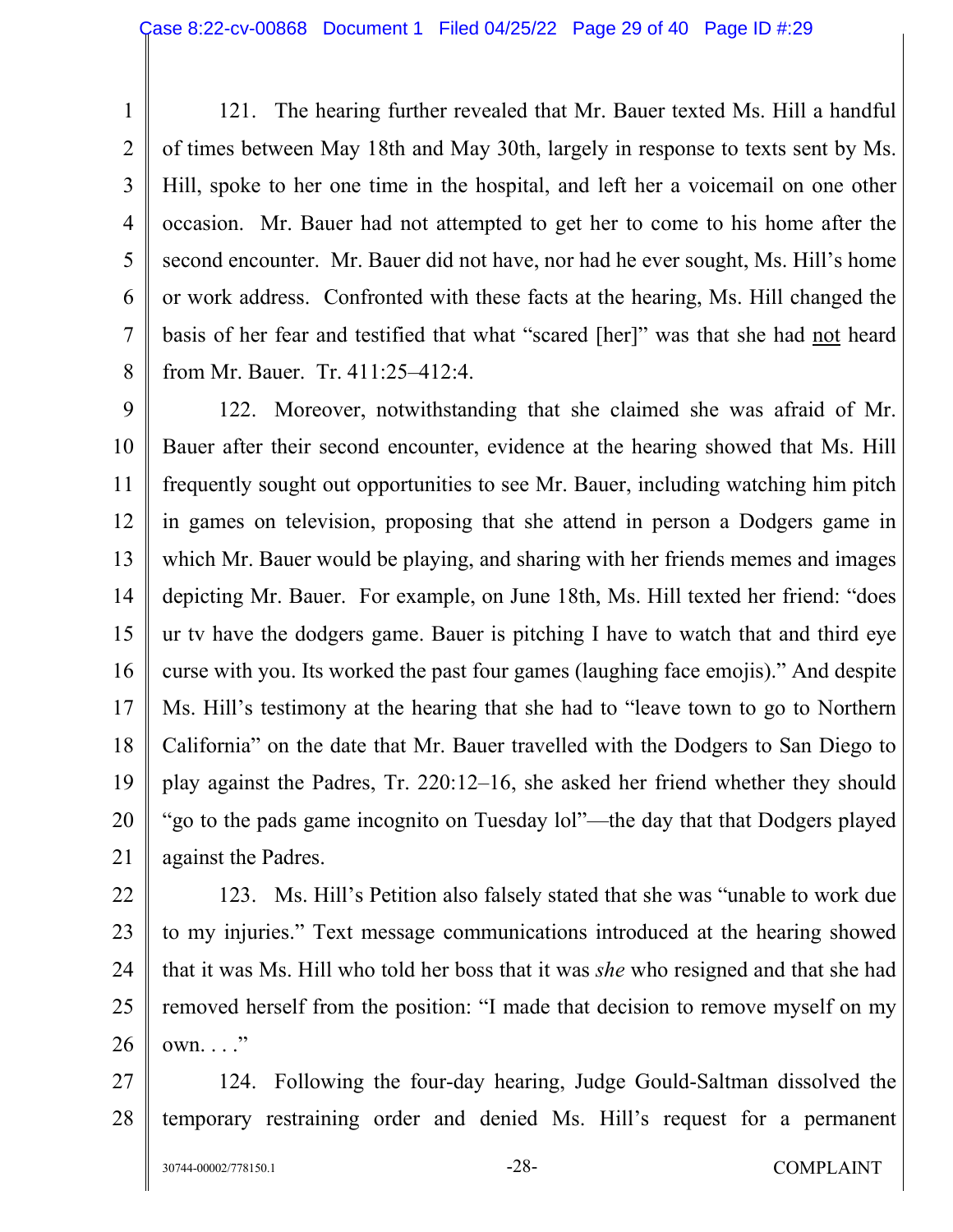1 2 3 4 5 6 restraining order. To find for Ms. Hill, the Court had to find both that Ms. Hill and Mr. Bauer had a "dating relationship," Cal. Fam. Code § 6210, and that there was "reasonable proof of a past act or acts of abuse," Cal. Fam. Code  $\S$  6300(a). Notwithstanding that Ms. Hill and Mr. Bauer met on only two occasions for sex, the Court found that, "while a close call," their relationship did constitute a dating relationship under the applicable statute.

7 8 9 125. Turning to the next statutory element, the Court found that there was no act of abuse, meaning no domestic violence, sexual assault or nonconsensual sexual activity by Mr. Bauer.

10 11 12 13 14 15 126. The Court concluded that Ms. Hill "had and has the right to engage in any kind of sex as a consenting adult that she wants to with another consenting adult," and that "[s]he was not ambiguous about wanting rough sex in the parties' first encounter and wanting rougher sex in the second encounter." Tr. 585:18–24. The Court found that "[Ms. Hill] testified that when she set boundaries, [Mr. Bauer] respected them." *Id.* 583:13–16.

16 17 18 19 20 21 22 127. The Court cited Ms. Hill's many text message communications to Mr. Bauer discussing rough sex, including ones in which Ms. Hill told Mr. Bauer that she "wanted all the pain" and that she wished to be choked out. The Court noted: "We consider that, in the context of a sexual encounter, when a woman says 'no,' she should be believed. So what about when she says 'Yes'?" Tr. 584:77–17. The Court also stated that Ms. Hill's purported injuries "were the potential consequences of the activities" that Ms. Hill consented to. *Id.* 584:18–23.

23 24 25 26 128. In addition to finding that Mr. Bauer did not abuse or assault Ms. Hill, the Court determined that Ms. Hill's Petition, which was the basis on which she obtained her temporary restraining order, was "materially misleading." Tr. 586:6– 7.

27 28 129. The Court discredited Ms. Hill's allegations that Mr. Bauer sodomized Ms. Hill during their first sexual encounter and that he punched her in the face,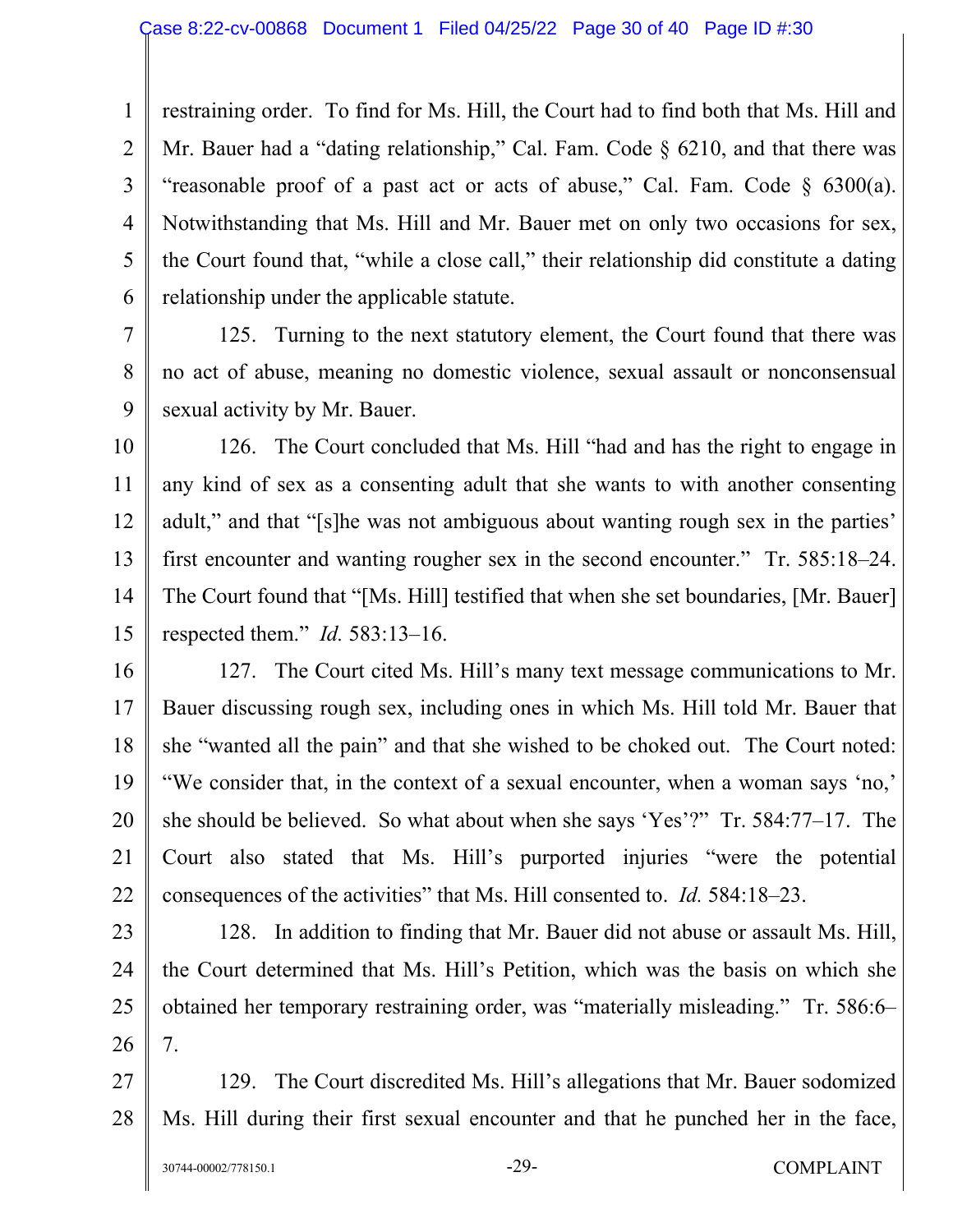stomach, or vagina, and scratched her while unconscious during their second sexual encounter, concluding that "[t]he only evidence of anything which happened while [Ms. Hill] was unconscious was having been hit on the butt in the Parties' first encounter. Other acts occurred while petitioner was conscious." Tr. 584:24–2

5

6

7

8

9

1

2

3

4

10 130. The Court gave no credence to Ms. Hill's claims that she feared Mr. Bauer, instead finding Ms. Hill's fear was not "rational," Tr. 586:16–17, and "had no factual basis," *id.* 25–26. Ms. Hill claimed in her Petition that Mr. Bauer "was calling and texting non-stop  $\ldots$ . [w]hen the reality was that [Mr. Bauer] rarely called and texted only when she told him she was in the hospital to make sure that she was still okay." *Id.* 586:7–11.

11 12 13 14 131. The Court also identified some of Ms. Hill's motivations in filing the Petition, finding: "Communications to her friends, which are entered into evidence, indicate that she was excited for the attention to her, and, eventually, the damage that attention would have on [Mr. Bauer]." Tr. 585:11–14.

15

#### **H. Ms. Hill and Her Lawyers Fail to Preserve Material Information**

16 17 18 19 132. During the hearing, Ms. Hill also admitted that she deleted material information from her Instagram account, her Twitter account, and from her phone. Ms. Hill and her attorneys then gave multiple inconsistent statements to the Court and to Mr. Bauer about the circumstances surrounding deletion of that information.

20 21 22 23 24 133. Mr. Bauer, through counsel, sought information from Ms. Hill and from her close friends related to the allegations against him. Unable to produce the relevant information because they had failed to preserve relevant evidence, Ms. Hill and her attorneys provided shifting and inconsistent explanations to Mr. Bauer and the Court.

25 26 27 28 134. In advance of the hearing, Mr. Bauer requested that Ms. Hill's attorneys provide the two Instagram videos from Mr. Bauer and Ms. Hill's April 29th conversation. Ms. Hill's attorneys provided multiple, inconsistent explanations for failure to produce these materials, including that "Ms. Hill [had]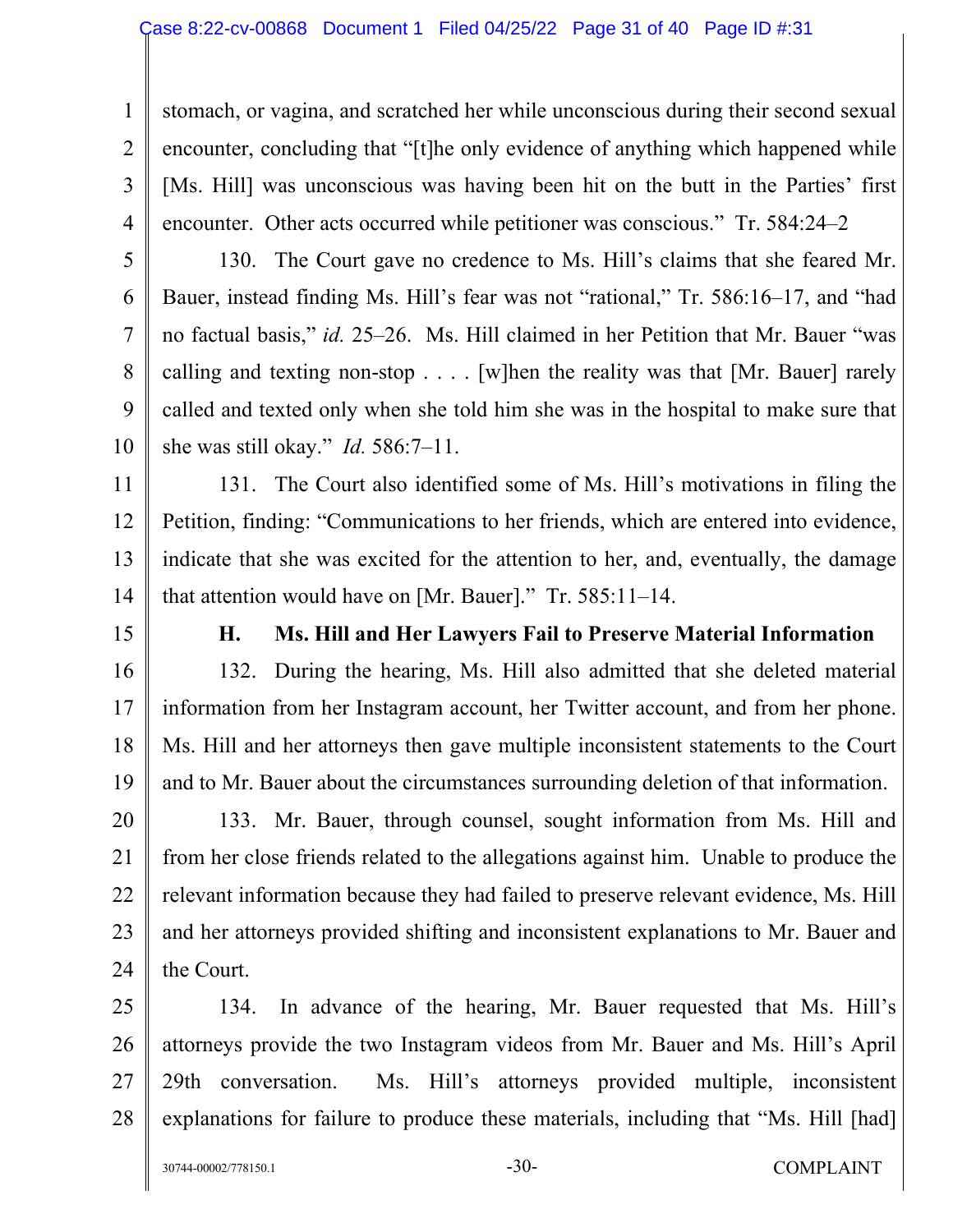1 2 3 4 5 6 7 8 9 10 11 12 13 14 deleted everything she had on Instagram DM after the assault, as she didn't want to have to see Mr. Bauer's name on her phone," that the videos were subject to automatic deletion on Instagram, and that Ms. Hill had deleted the videos as of May 17th when she was in the hospital. Later, Ms. Hill's attorneys claimed that Ms. Hill deleted her Instagram messages with Mr. Bauer on or before April 29th. Ms. Hill's attorneys then claimed that Ms. Hill "frequently deletes information . . . [as] a function of storage capacity on her phone" and indicated that she deleted messages "at some point prior to April 29, 2021, and again at some point prior to May 4, 2021." At the hearing, Ms. Hill testified that on April 29th, she "deleted the whole thread" of Instagram messages with Mr. Bauer. Tr. 130:27–131:3. This included deleting two videos that she sent Mr. Bauer on April 29th, following their first encounter. *Id.* 131:17–20. She testified that the videos depicted "a very tiny, smaller than a little thumbprint, bruise on the inside of [her] thigh" near her vagina. *Id.* 129:23–28.

15 16 17 18 19 20 135. Ms. Hill also testified that when she was in the hospital on May 17th: "I deleted everything that I currently had on my phone from Trevor." Tr. 228:27– 229:1. That was a lie. Ms. Hill later admitted during the hearing that she had taken screenshots of several Instagram and text messages from Mr. Bauer on May 18th, after she was released from the hospital and met with the PPD. *Id.* 432:8–433:14. Only *after* she met with the police did she delete those messages.

21 22 23 24 25 26 27 28 136. Ms. Hill explained during the hearing that she "frequently delete[s] DM's and text messages for matter of storage and privacy so that if someone has my phone they can't look at it." Tr. 228:8–10. That was not credible. Ms. Hill also frequently took screenshots of her messages with Mr. Bauer and shared those widely with her friends, yet she did not delete those screenshots. *Id.* 230:14–21 Ms. Hill also testified that she maintains a passcode on her phone to prevent unauthorized access to messages and data stored on her phone. *Id.* 230:7–8. During the hearing, Ms. Hill reviewed numerous messages with her friends and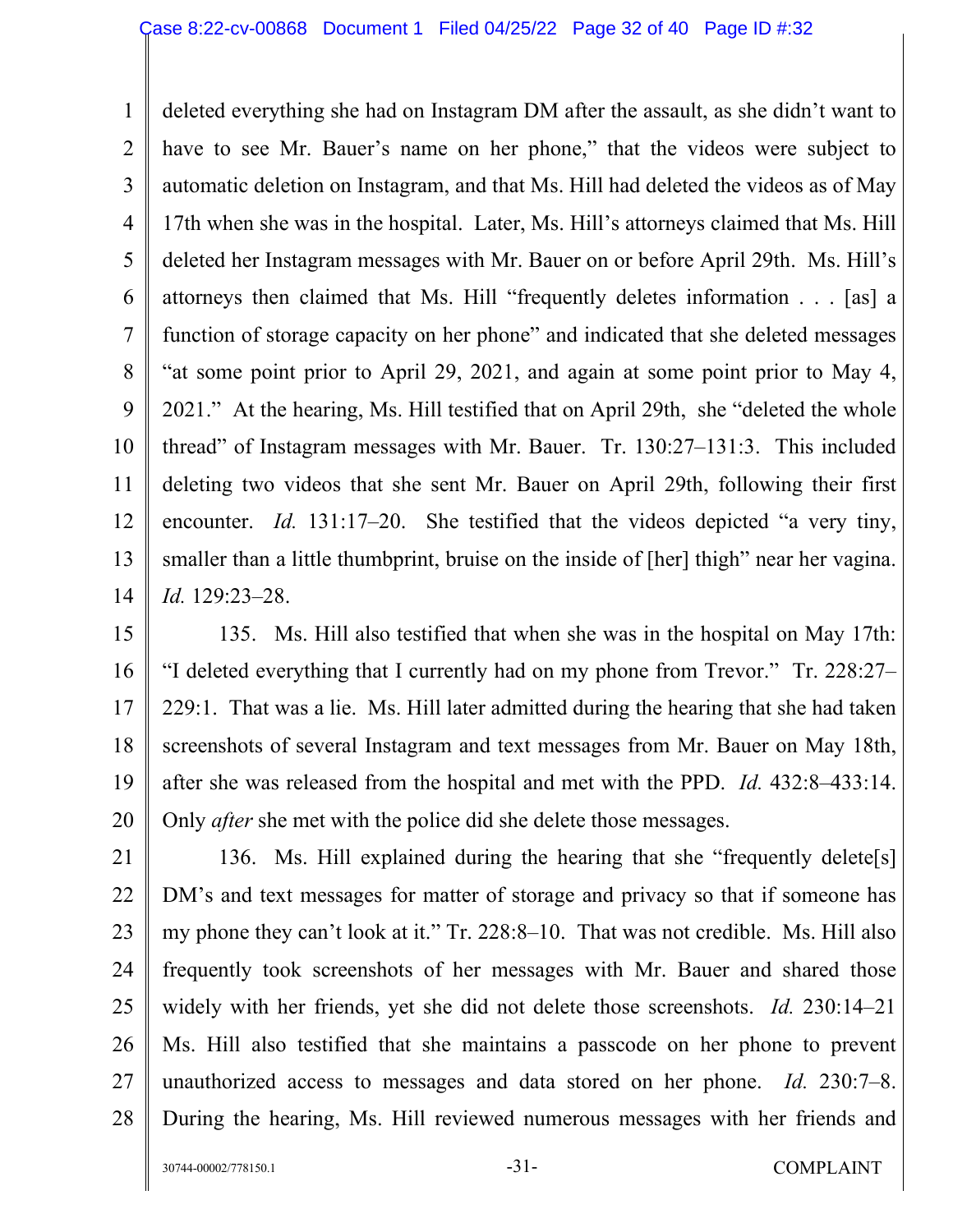3 cousin throughout the relevant period that she had not deleted from her phone. In sum, Ms. Hill selectively deleted information that was potentially harmful to her claim against Mr. Bauer.

4 5

6

7

8

9

1

2

137. Mr. Bauer sought Ms. Hill's communications with her AA sponsor and her close friend. Ms. Hill's attorneys initially refused to produce those communications, citing both "privacy concerns" and claiming that Ms. Hill no longer had some of the messages in question. When Ms. Hill did produce the messages, those messages were missing communications during the critical period lasting approximately ten days after her second encounter with Mr. Bauer.

10 11 12 13 14 15 16 138. Those messages that Mr. Bauer did obtain showed that Ms. Hill texted on a near-daily basis and often multiple times per day with both her friend and her AA sponsor. In advance of the hearing, Ms. Hill's attorneys again provided shifting and conflicting representations, claiming that Ms. Hill had not communicated with either individual during the relevant period, that Ms. Hill had turned her phone over to the PPD during the relevant period, or that she simply did not have those records.

17 18 19 20 21 22 23 24 25 139. The deception about missing communications with her two closest confidants during the period immediately following the alleged assault continued during the hearing. Notwithstanding her attorneys' prior representations that she didn't communicate with those individuals on certain days, Ms. Hill acknowledged that she communicated with both individuals during the periods for which text messages were missing. Tr. 434:26–434:4. She had no explanation as to why text messages during those two essential periods were missing, except to blame the PPD: "So I don't know if it has something to do with Pasadena P.D. and how that affected my phone and my data." *Id.* 434:13–18.

26 27 28 140. Mr. Bauer, through counsel, also sought native images of photographs taken by Ms. Hill in a letter to her counsel dated August 4, 2021, so that Mr. Bauer could determine whether Ms. Hill had altered the photos in any way. In response,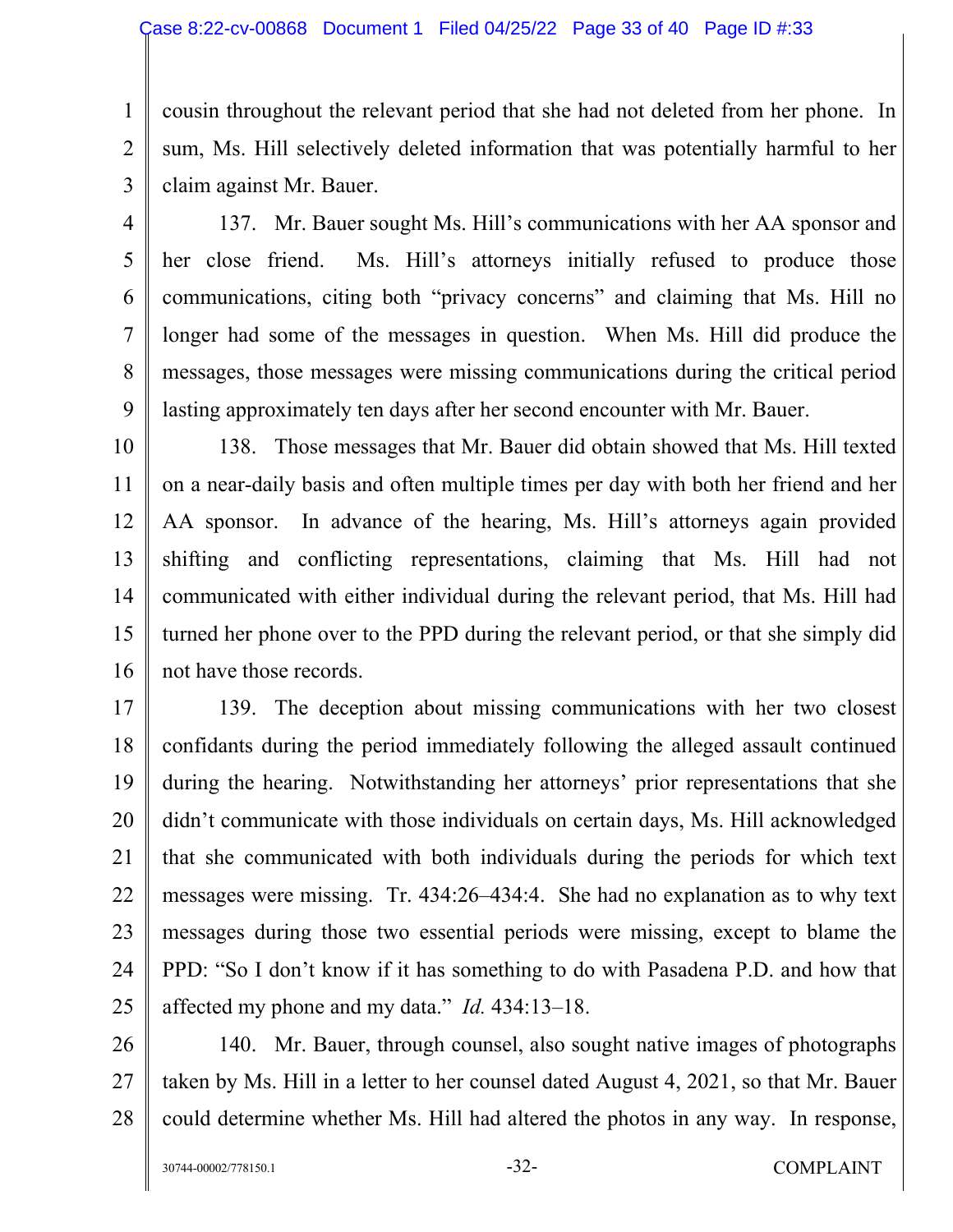1 2 3 4 5 6 Ms. Hill's attorneys instead attached PDF images of the photographs and told Mr. Bauer that his request for native images was unduly burdensome. Only after Mr. Bauer moved to compel the native images did Ms. Hill's attorneys provide such images. Still, they provided incomplete data, missing approximately 83 photos, including the exculpatory photograph that Ms. Hill surreptitiously took while at Mr. Bauer's home.

7 8 9 141. Ms. Hill had a duty to preserve evidence relevant to the case and she failed to do so. Ms. Hill's attorneys similarly failed to instruct Ms. Hill to preserve relevant messages.

10 11 12 142. Ms. Hill's father contemplated retaining an attorney as early as May 18, 2021 and Ms. Hill testified that she hired Defendant Thiagarajah as her attorney the week of May 21st. Tr. 133:18.

13 14 15 16 17 18 19 20 21 143. Ms. Hill subsequently met with an attorney on June 1st. And on June 5th, Ms. Hill texted her friend that she intended to file a civil case against Mr. Bauer. But Ms. Hill testified that she was not instructed to preserve her phone data until "we received Jon Fetterolf's letter about preservation." Tr. 440:18–22. That letter was sent on July 2nd. One of Ms. Hill's attorneys told the Court that his law firm did not image content on Ms. Hill's phone relating to Mr. Bauer until June 28th, the day before filing the DVRO Petition. *Id.* 15:25–16:9. Ms. Hill's attorneys did not, however, image her entire phone and limited the image to content they deemed related to Mr. Bauer. *Id.* 

- 22
- 23 24

25

## **I. The Los Angeles District Attorney Declines to Bring Criminal Charges, but Defendant Thiagarajah Continues to Falsely Accuse Mr. Bauer of Criminal Conduct**

144. On February 8, 2022, the Los Angeles District Attorney officially declined to file criminal charges against Mr. Bauer.

26 27 28 145. District Attorney George Gascon explained that his office had "[a]fter a thorough review of the available evidence, including the civil restraining order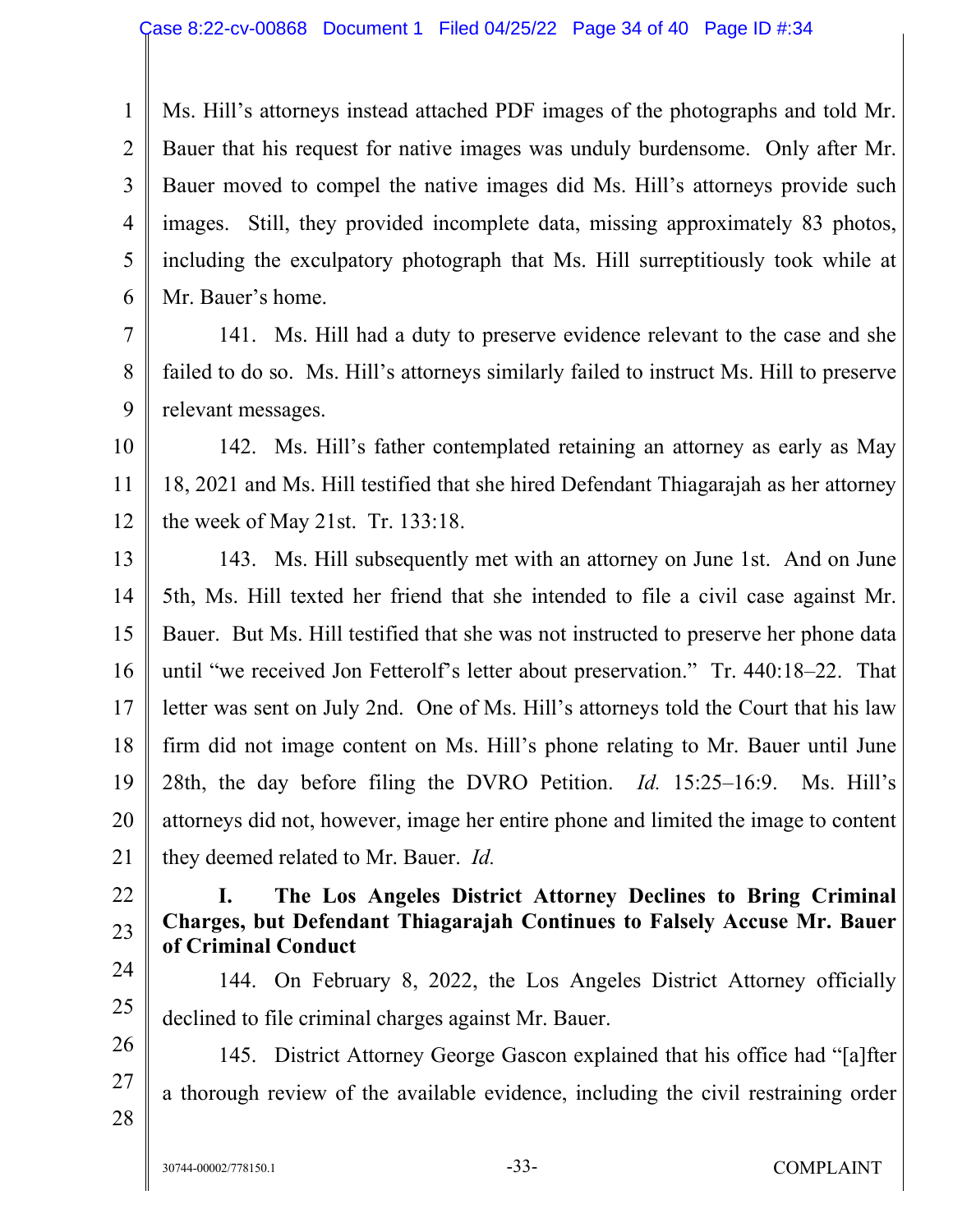1 2 3 4 proceedings, witness statements and the physical evidence, the People are unable to prove the relevant charges beyond a reasonable doubt." Mr. Gascon also explained that the standard of proof in the civil restraining order proceeding was "very low" and even under that low standard, the allegations could not be proven.

5

6

7

8

146. Notwithstanding that Ms. Hill's claims had been rejected by both the Superior Court Judge who reviewed her DVRO Petition and the District Attorney's Office, Defendant Thiagarajah continued to spread Ms. Hill's false and misleading narrative to the media.

9 10 11 12 13 14 15 147. In response to the declination, Mr. Thiagarajah told *The Washington Post* that the District Attorney's decision not to charge Mr. Bauer was "not a declaration of innocence" but rather "a declaration of 'I don't have enough evidence to prove this beyond a reasonable doubt.'" Contrary to the conclusions of the District Attorney's Office and Judge Gould-Saltman, Mr. Thiagarajah further told *The Washington Post* that there was "no doubt that Mr. Bauer just brutalized" Ms. Hill.

16 17 18 19 20 21 148. Mr. Thiagarajah also disparaged Mr. Bauer's decision to rely on his constitutionally protected right to invoke the Fifth Amendment at the DVRO proceeding, stating "It's easy to deny these things occurred when you're not going to have a chance to be cross-examined about it." He further stated that "the evidence is overwhelming that these things occurred. . . . That was established to 100 percent certainty."

22 23 24 25 26 27 28 149. At the time that Mr. Thiagarajah made these statements, he knew that his client had submitted a "materially misleading" Petition to the California Superior Court in order to obtain a restraining order. He knew that his client had concealed (and deleted) material information which revealed Ms. Hill's true motivations in filing the DVRO Petition—to gain publicity and money and to harm Mr. Bauer. And he knew that Ms. Hill's testimony at the DVRO proceeding was inconsistent with the information that she provided to the Court in her Petition. Mr.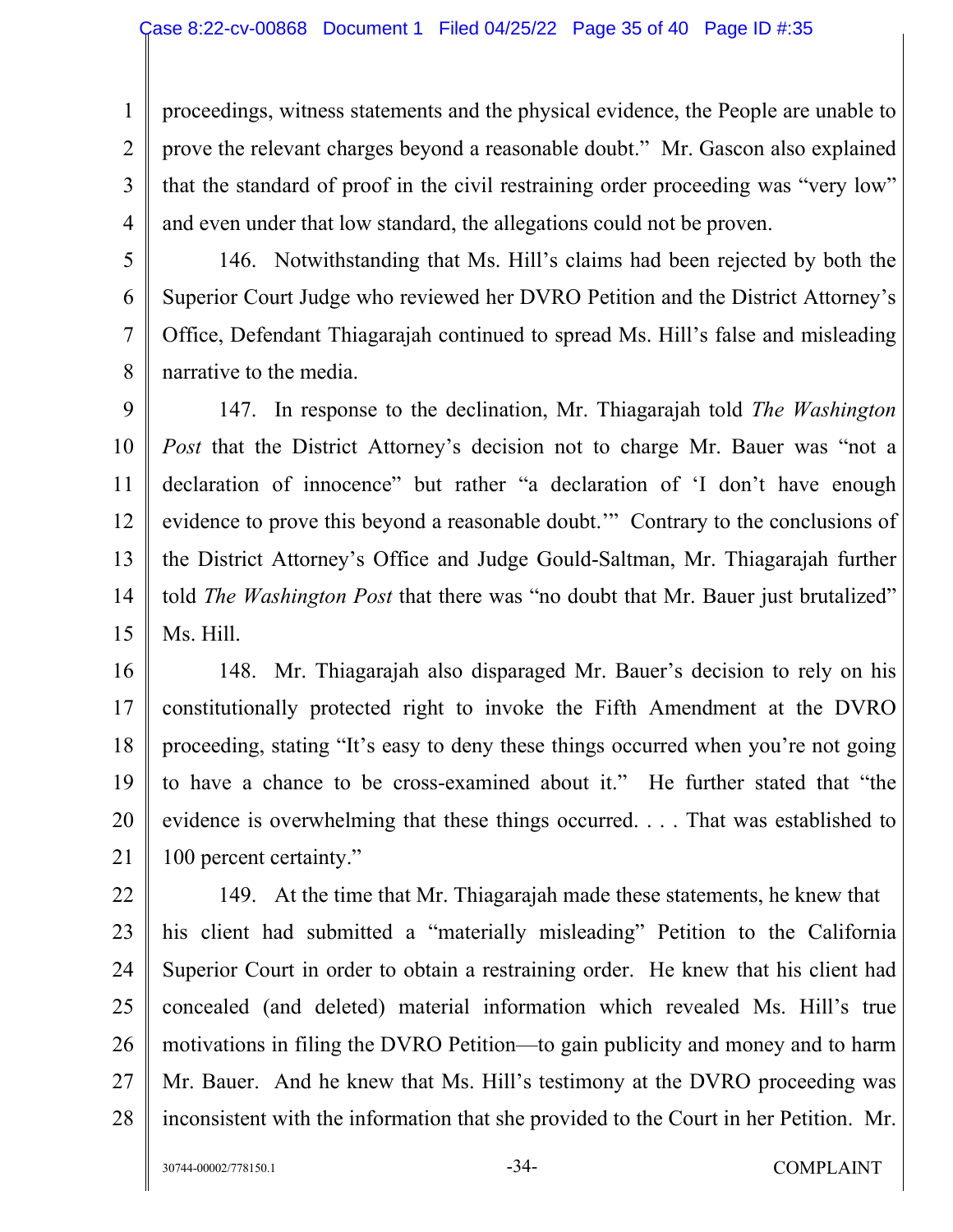1 2 3 4 Thiagarajah also knew that the evidence against Mr. Bauer was not "overwhelming" and that it had not been "established to 100 percent certainty." He knew that the Court had discredited Ms. Hill and found that Mr. Bauer had not committed any act of abuse against Ms. Hill.

# **FIRST CAUSE OF ACTION (Defamation Per Se – Defendant Lindsey Hill)**

150. Mr. Bauer incorporates by reference all preceding allegations as though fully set forth herein.

151. The statements made by Ms. Hill to the Pasadena Police Department that Mr. Bauer sexually assaulted her were false, defamatory, and published with actual malice.

152. Ms. Hill knew that her statements to the Pasadena Police Department were false.

153. The false statements made by Ms. Hill to the Pasadena Police Department are not privileged, because reports of a crime that are intentionally false or made with reckless disregard for the truth are not privileged.

154. Because Ms. Hill's false statements accused Mr. Bauer of a serious crime and maligned him in his profession, those statements constitute defamation per se and Mr. Bauer's injury is presumed.

155. The false statements by Ms. Hill have severely damaged Mr. Bauer's reputation and caused him anguish, humiliation, embarrassment, and financial loss.

156. In response to Ms. Hill's false allegations of sexual assault, Major League Baseball placed Mr. Bauer on administrative leave, which prevented him from performing his job as a pitcher for the Los Angeles Dodgers. The period of Mr. Bauer's administrative leave was extended due to the pending criminal investigation of Mr. Bauer initiated by Ms. Hill's false statements to the Pasadena Police Department.

28

5

6

7

8

9

10

11

12

13

14

15

16

17

18

19

20

21

22

23

24

25

26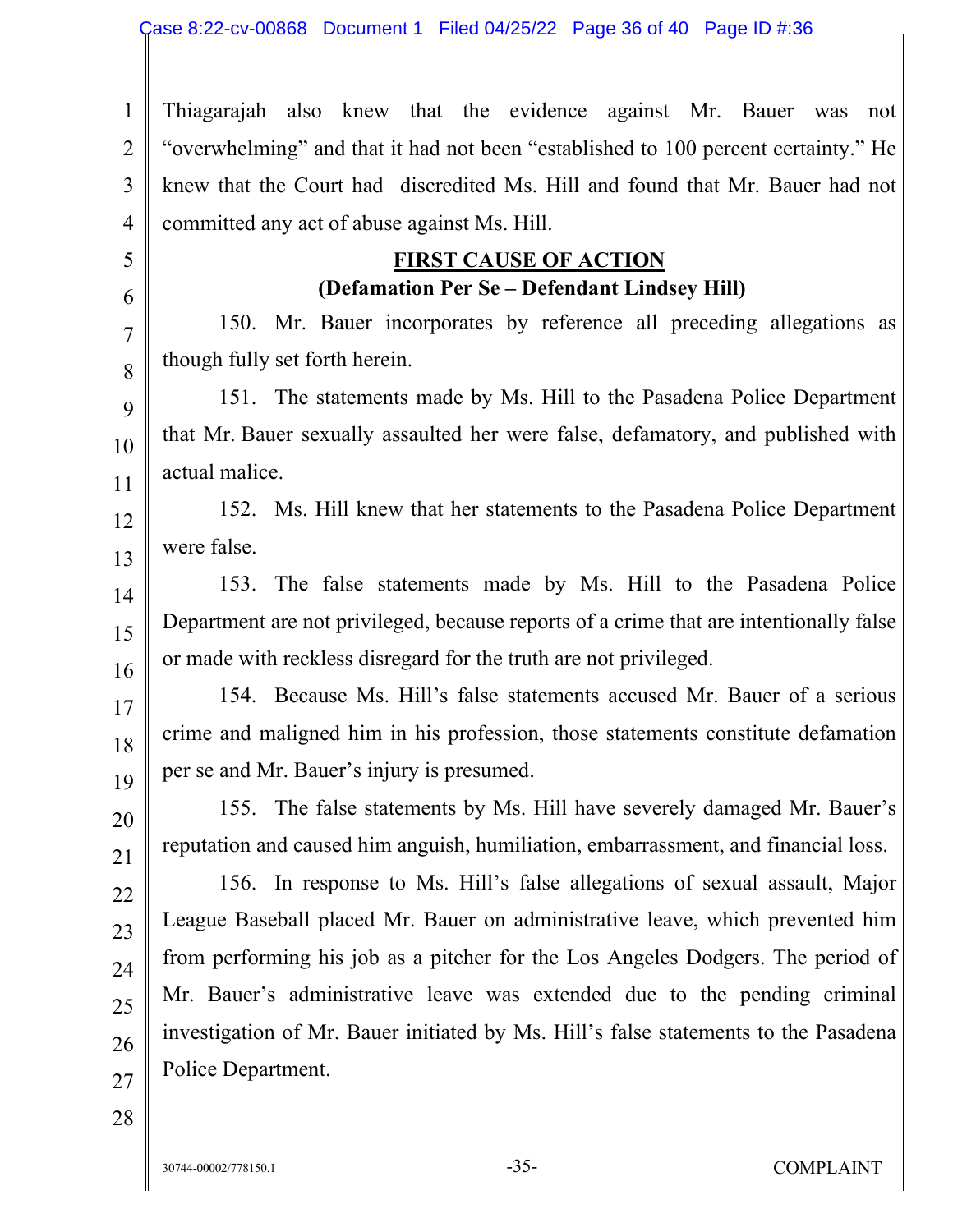1 2 3 4 157. Mr. Bauer is entitled to punitive damages, because Ms. Hill's defamatory statements were made with hatred, ill will, and spite, with the intent to harm Mr. Bauer or in blatant disregard of the substantial likelihood of causing him harm.

# **SECOND CAUSE OF ACTION (Defamation Per Se – Defendant Fred Thiagarjah)**

7 8 9 10 11 12 158. Mr. Thiagarajah's statements to *The Washington Post*, in which he stated that there was "no doubt that Mr. Bauer just brutalized" Ms. Hill and further that "[i]t's easy to deny these things occurred when you're not going to have a chance to be cross-examined about it. . . . The evidence is overwhelming that these things occurred. . . . That was established to 100 percent certainty," were false statements of fact.

13 14 15 16 17 159. Mr. Thiagarajah's statements to *The Washington Post* are not privileged. They were made after the declination of criminal charges and after a DVRO proceeding in which the Court had unequivocally rejected Ms. Hill's version of events, dissolved the temporary restraining order, and denied her request for a permanent restraining order.

18 19 20 21 22 23 160. Mr. Thiagarajah knew that his statements about Mr. Bauer were false, or exhibited reckless disregard for their falsity, because, among other reasons, Mr. Thiagarajah was present at the DVRO Petition hearing and was aware that his client had misled the Court regarding the alleged sexual assault and he knew that Judge Gould-Saltman had found that Ms. Hill's Petition was materially misleading and that Mr. Bauer did not abuse Ms. Hill.

24 25 26 161. Because Mr. Thiagarajah's false statements accused Mr. Bauer of a serious crime and maligned him in his profession, those statements constitute defamation per se and Mr. Bauer's injury is presumed.

27 28

5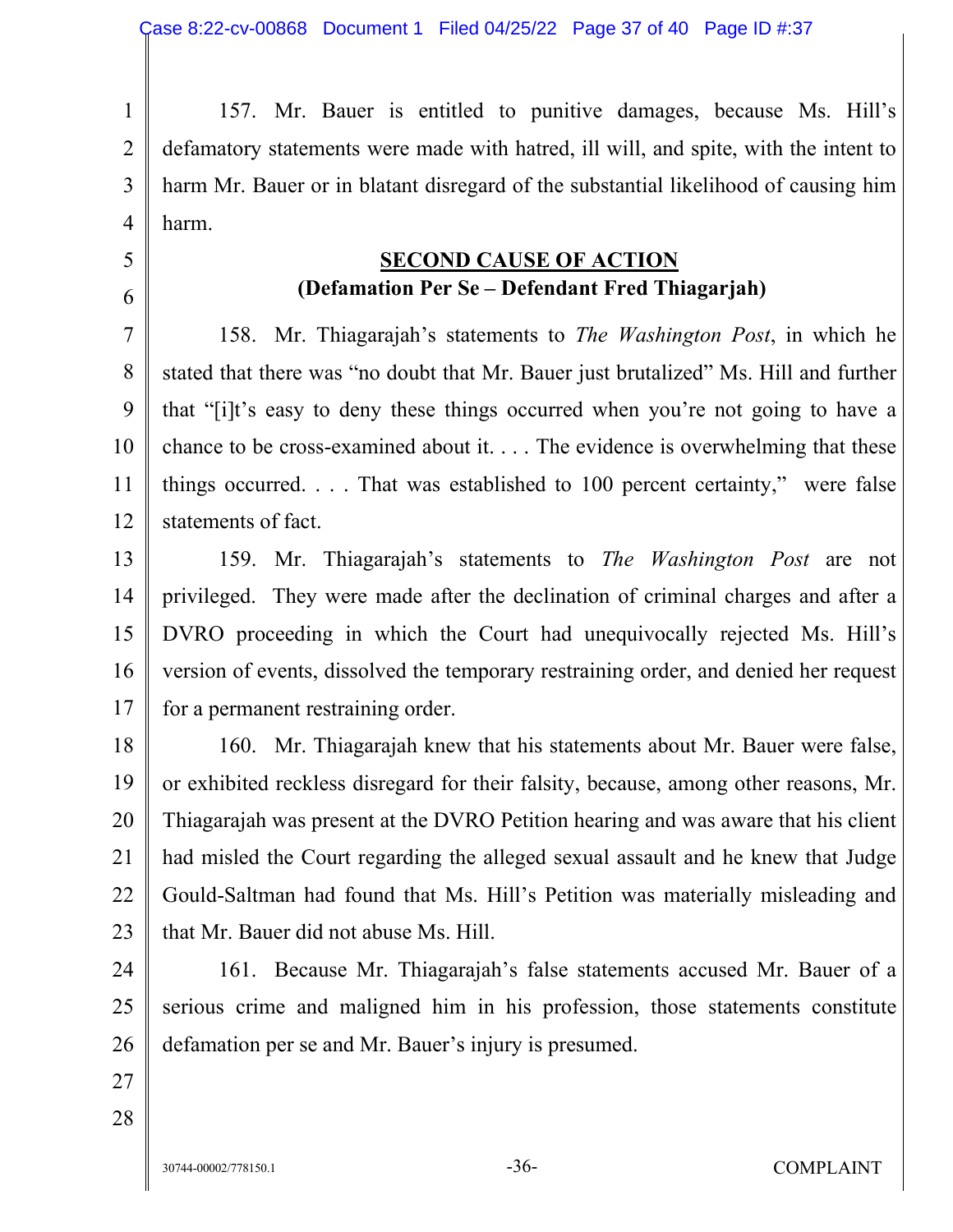1 2 3 162. The false statements by Mr. Thiagarajah have severely damaged Mr. Bauer's reputation and caused him anguish, humiliation, embarrassment, and financial loss.

4 163. Mr. Bauer is entitled to punitive damages, because Mr. Thiagarajah's defamatory statements were made with hatred, ill will, and spite, with the intent to harm Mr. Bauer or in blatant disregard of the substantial likelihood of causing him harm.

8 9

10

11

12

13

14

15

16

17

18

19

20

21

22

23

24

25

26

5

6

7

#### **THIRD CAUSE OF ACTION**

# **(Tortious Interference with Contract and Prospective Economic Advantage– Defendant Lindsey Hill)**

164. Mr. Bauer incorporates by reference all preceding allegations as though fully set forth herein.

165. Mr. Bauer is a party to a contract of employment with the Los Angeles Dodgers Major League Baseball franchise. The contract is not a contract at will and includes terms providing Mr. Bauer certain performance-based payments and opportunities to opt-out of the contract in consecutive years.

166. Ms. Hill was aware that Mr. Bauer had a contract of employment with the Los Angeles Dodgers.

167. By making a false report to the Pasadena Police Department and conducing a malicious campaign to defame Mr. Bauer and destroy his reputation and career, Ms. Hill intentionally engaged in wrongful acts that were designed, intended, and substantially certain to disrupt or terminate the contractual relationship between the Los Angeles Dodgers and Mr. Bauer.

168. Due to Ms. Hill's wrongful acts, the contractual relationship between Mr. Bauer and the Los Angeles Dodgers was disrupted. Mr. Bauer was placed on administrative leave from the Los Angeles Dodgers and prevented from carrying out the duties of his contract. Mr. Bauer was not permitted to practice or play with

28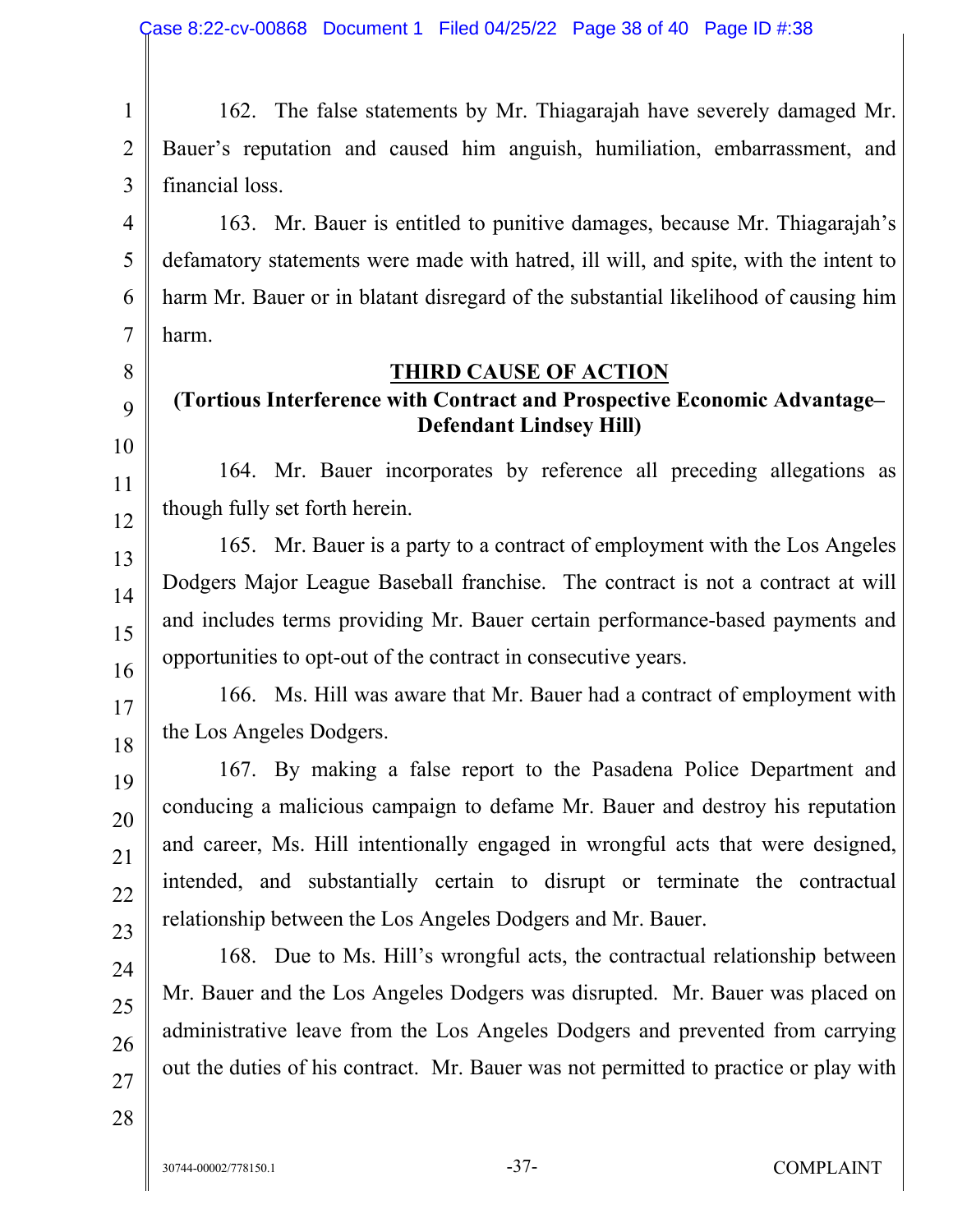1 2 the Los Angeles Dodgers team for the duration of the 2021 MLB season and has remained on administrative leave since the beginning of the 2022 MLB season.

169. Due to Ms. Hill's wrongful acts, Mr. Bauer has suffered financial harm by losing opportunities to earn additional income and exercise rights provided by his contract with the Los Angeles Dodgers and suffered other economic damages.

#### **FOURTH CAUSE OF ACTION**

# **(Tortious Interference with Contract and Prospective Economic Advantage– Defendant Lindsey Hill)**

170. Mr. Bauer incorporates by reference all preceding allegations as though fully set forth herein.

171. Mr. Bauer is a party to business contracts with sponsors and others due to his reputation and performance as a Major League Baseball Player with the Los Angeles Dodgers.

172. Ms. Hill is a long-time professional baseball fan, was at one time employed by the San Diego Padres, and had personal relationships with Major League baseball players before she met Mr. Bauer. For those reasons and others, Ms. Hill was aware that MLB players like Mr. Bauer have business contracts with sponsors and others due to their reputation and performance as MLB players.

173. By making a false report to the Pasadena Police Department and conducing a malicious campaign to defame Mr. Bauer and destroy his reputation and career, Ms. Hill intentionally engaged in wrongful acts that were designed, intended, and substantially certain to disrupt or terminate the contractual relationships between Mr. Bauer and the sponsors and others.

174. Due to Ms. Hill's false police report and other wrongful acts, Mr. Bauer has suffered financial harm by losing revenue and opportunities for revenue provided by his contracts and prospective contracts with sponsors and others.

28

27

3

4

5

6

7

8

9

10

11

12

13

14

15

16

17

18

19

20

21

22

23

24

25